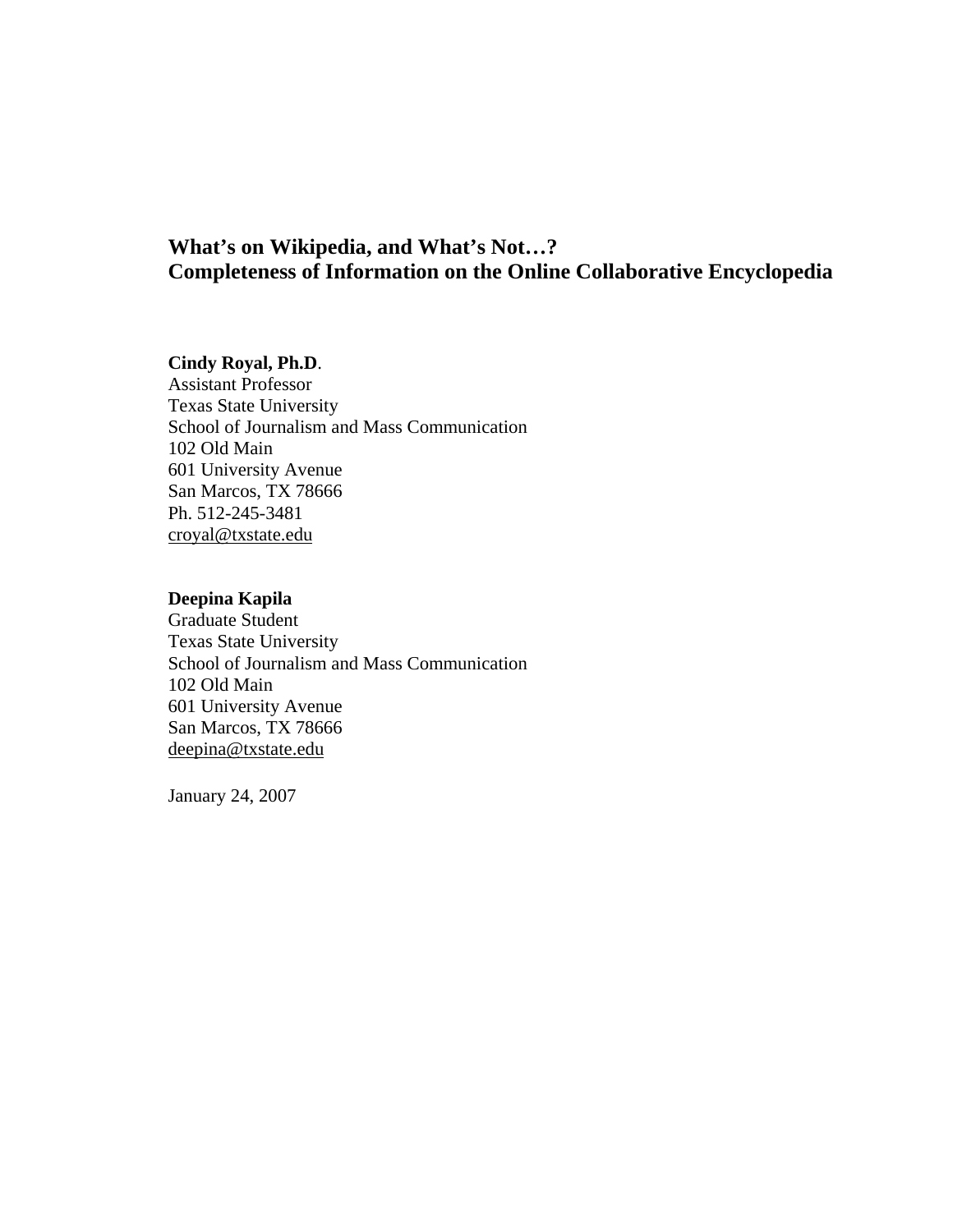# **What's on Wikipedia and What's Not…? Completeness of Information on the Online Collaborative Encyclopedia**

## **Abstract**

The World Wide Web continues to grow closer to achieving the vision of becoming the repository of all human knowledge. While improved search engines such as Google facilitate access of knowledge across the Web, some sites have increased in popularity and have attracted the attention of more Web users than others. Wikipedia is one such site that is becoming an important resource for news and information. It is an online information source that is increasingly used as the first, and sometimes only, stop for online encyclopedic information.

Much discussion has dealt with the accuracy of information on Wikipedia. While accuracy is important, that is not what this project is measuring. Using a method employed by Tankard and Royal (2005) to judge completeness of Web content, completeness of information on Wikipedia is assessed. What we found was that some topics were covered more comprehensively than others and that predictors of these biases included recency, importance, population, and financial wealth.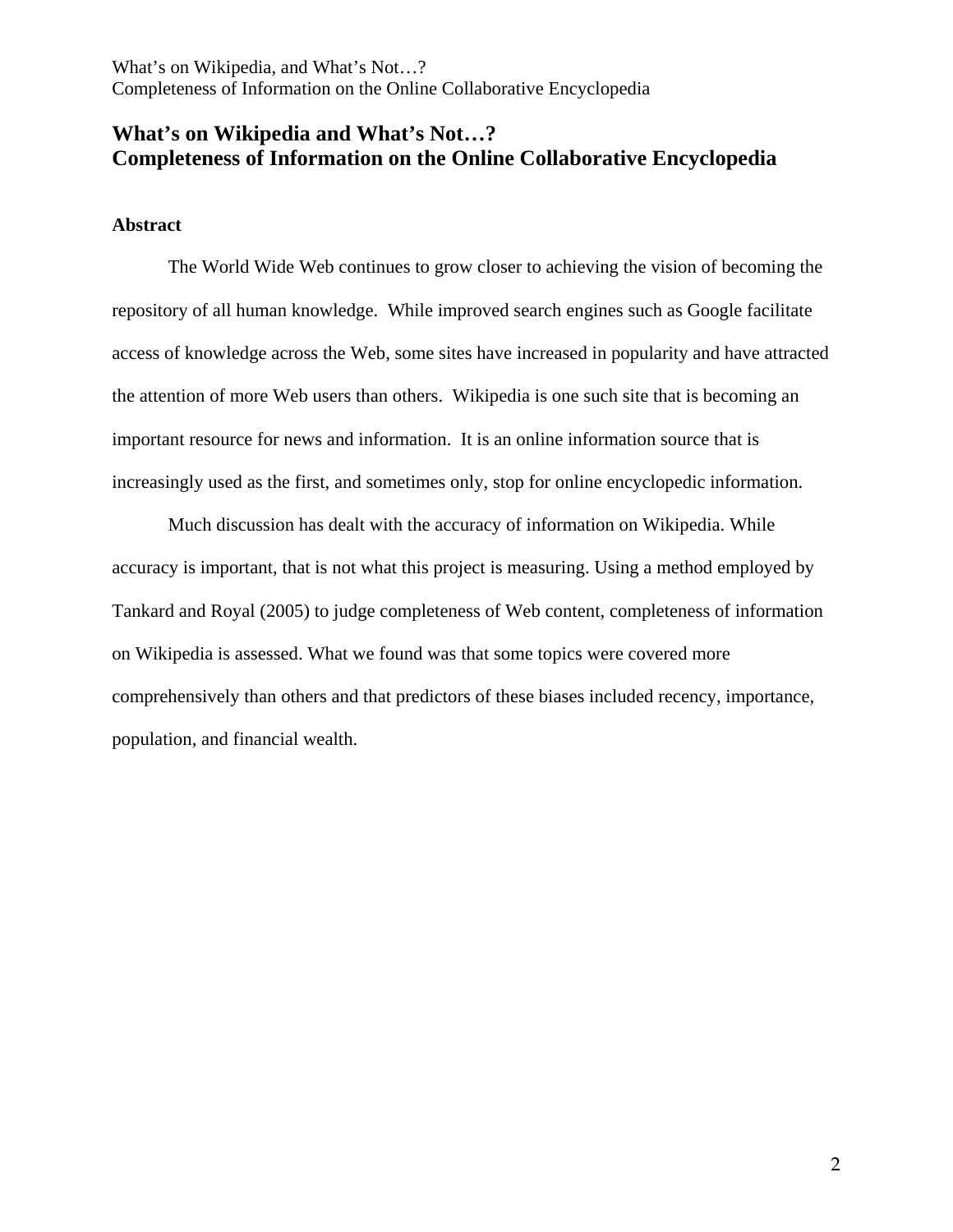#### **Introduction**

The World Wide Web continues to grow closer to achieving the vision of becoming the repository of all human knowledge (Heylighten, 1995). While improved search engines such as Google facilitate access of knowledge across the Web, some sites have increased in popularity and have attracted the attention of more Web users than others. Wikipedia is one such site. It is an online information source that is increasingly used as the first, and sometimes only, stop for online encyclopedic information.

Wikipedia (www.wikipedia.org), deemed "the free encyclopedia," was launched on the Web in 2001. (Wikipedia:About, 2007)) It was started by Jimmy Wales, formerly a futures trader in Chicago, as an open information source, allowing anyone with access to the Internet to post or edit content on the site. Wikipedia uses the wiki software format, which is a collaborative development environment. Established as a non-profit organization, Wikipedia currently receives over 38 million unique visitors per month and is ranked #13 on ComScore Media Metrix Top 50 Web Properties (Holiday Fever…, 2007). This open source project operates under the assumption that more writers and editors are better than fewer, and that the community will develop and monitor content in a manner that is improved over that of traditional information publishing.

Wikipedia is now the Web's third most popular news and information source, with more unique visitors than Yahoo News, MSNBC, AOL News, and CNN (Half of All U.S. Internet Users…, 2006). Wikipedia's English-language version doubled in size last year and now has over 1 million articles. By this measure, it is almost 12 times larger than the print version of the Encyclopaedia Britannica. It has over 100,000 contributors writing in 200 languages (The Wiki Principle, 2006).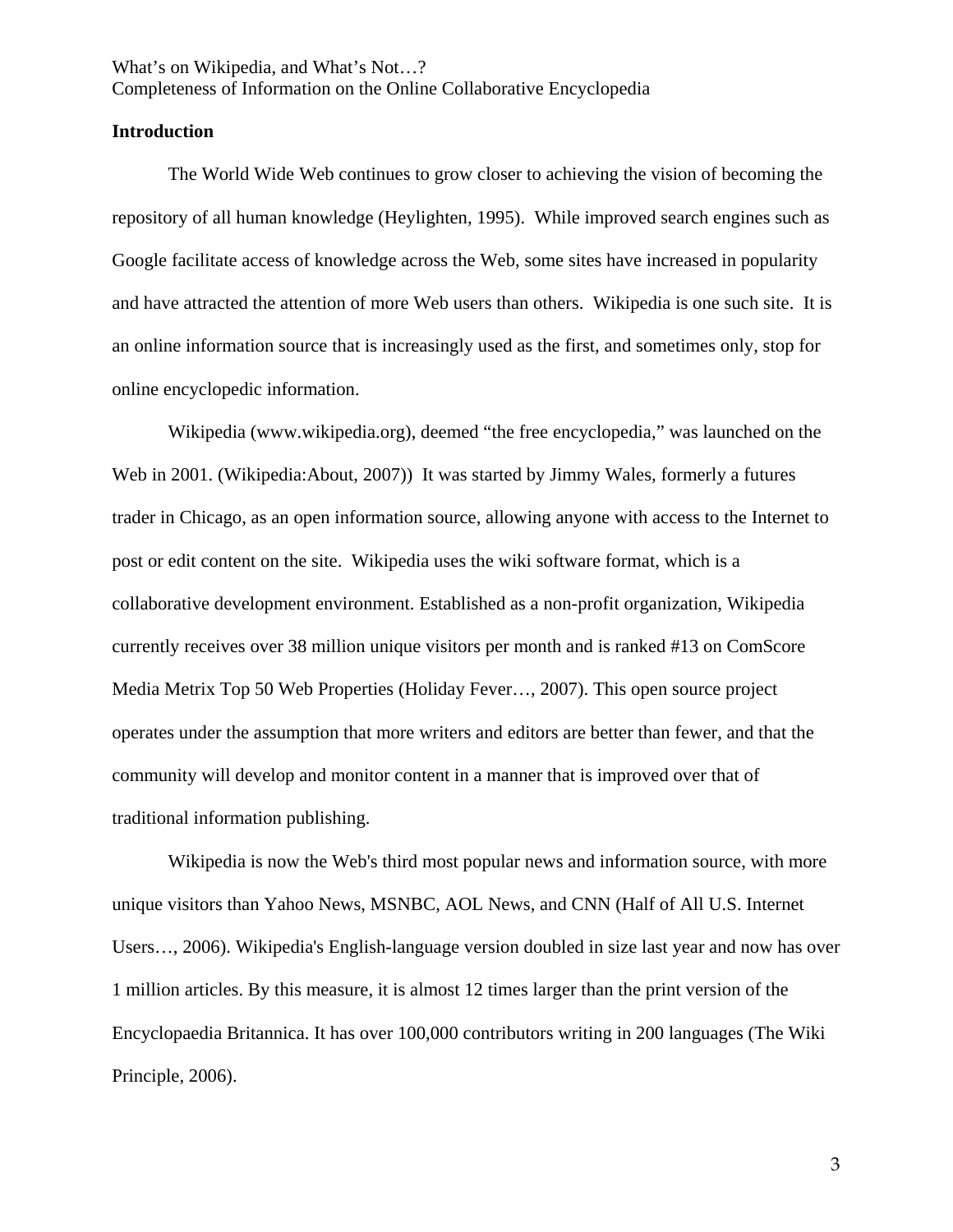Completeness of Information on the Online Collaborative Encyclopedia

Wikipedia has become a popular site frequented by students, scholars, business people, family members, and government officials for finding information on a variety of topics. But, due to the open nature of contributions, much attention has been given to the level of accuracy of information on Wikipedia. Many feel that Wikipedia's policy of letting anyone create and edit content causes the information to be inaccurate, misleading, or generally incorrect, both purposefully and accidentally. Instances have occurred in which rumors and falsities have been planted on Wikipedia articles. For example, a Wikipedia entry was created that falsely implicated John Siegenthaler, Sr. in the Robert Kennedy assassination (Giles, 2005; Udell, 2004; Johnson, 2006). While the error was eventually corrected, it was not done so before being picked up by other information resources and seen by untold numbers of users. Still, the philosophy of the site is that with so many people looking at the content, in the long run, accuracy will prevail.

Wikipedia has sought to counter some of the criticisms by instituting measures designed to reduce the number of attacks on the credibility of information on the site. Volunteer administrators monitor content on the site, and can now block users from editing content on specific articles. Some articles are temporarily protected from editing, until the climate for the attack has died down. Others, like the article on George W. Bush, are semi-protected and open to editing only by people who had been registered on the site for at least four days. (Hafner, 2006). But according to Wales, Wikipedia's founder, this type of protection affects a tiny fraction of the 1.2 million entries on the English-language site. ''Protection is a tool for quality control, but it hardly defines Wikipedia,'' Mr. Wales said. ''What does define Wikipedia is the volunteer community and the open participation.'' (Hafner, 2006)

Some studies have actually refuted Wikipedia's position as a reliable information source. In a recent study comparing the accuracy of science entries, *Nature* reported that Wikipedia's

4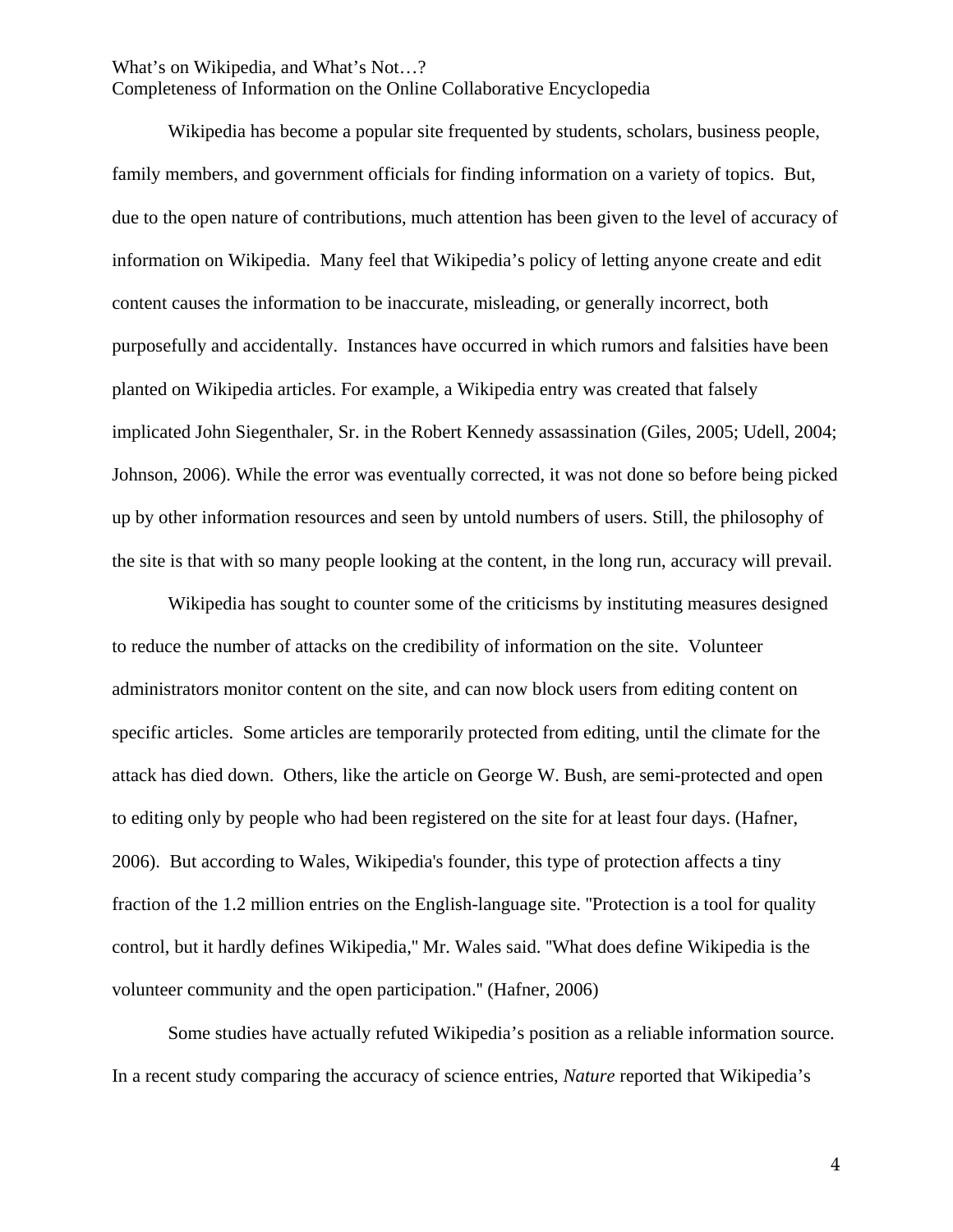level of accuracy is close to that of *Encyclopedia Britannica* (Giles, 2005). The scientific journal reported that, within 42 randomly selected general science articles, there were 162 mistakes in Wikipedia versus 123 for *Britannica*, with the errors in *Britannica* being oriented towards omissions rather than factual errors.

There is an indication that even librarians are finding value in the usage of Wikipedia (Miller, et al., 2006). Attention to popular culture items and usage of links, objective presentation of controversy, and up-to-date nature of information are all improvements over traditional encyclopedias. Others characteristics of Wikipedia are considered strengths. Consistent presentation of information and format of pages, organization of articles, and links to outside sources provide users with a site that is robust and efficient. The basic search field allows users to quickly find information on their desired topic or related subjects.

While accuracy of information is important, that is not what this project is measuring. There are other criteria in which an information source can and should be judged. Using a method employed by Tankard and Royal (What's on the Web…, 2005) to judge completeness of Web content, completeness of information on Wikipedia is assessed. With Wikipedia becoming a popular online information destination, it might possess some of the biases inherent in the Web at large. Are some topics covered more comprehensively than others and, if so, are there systematic predictors, like those found on the Web in general, that determine the amount of coverage?

Tankard and Royal (What's on the Web…, 2005) studied completeness of information on the Web by creating systematic lists of topics to search in two popular search engines. Searching on several dimensions including recency, importance of information, country population, and company revenue, they also investigated these dimensions as predictors of completeness of

5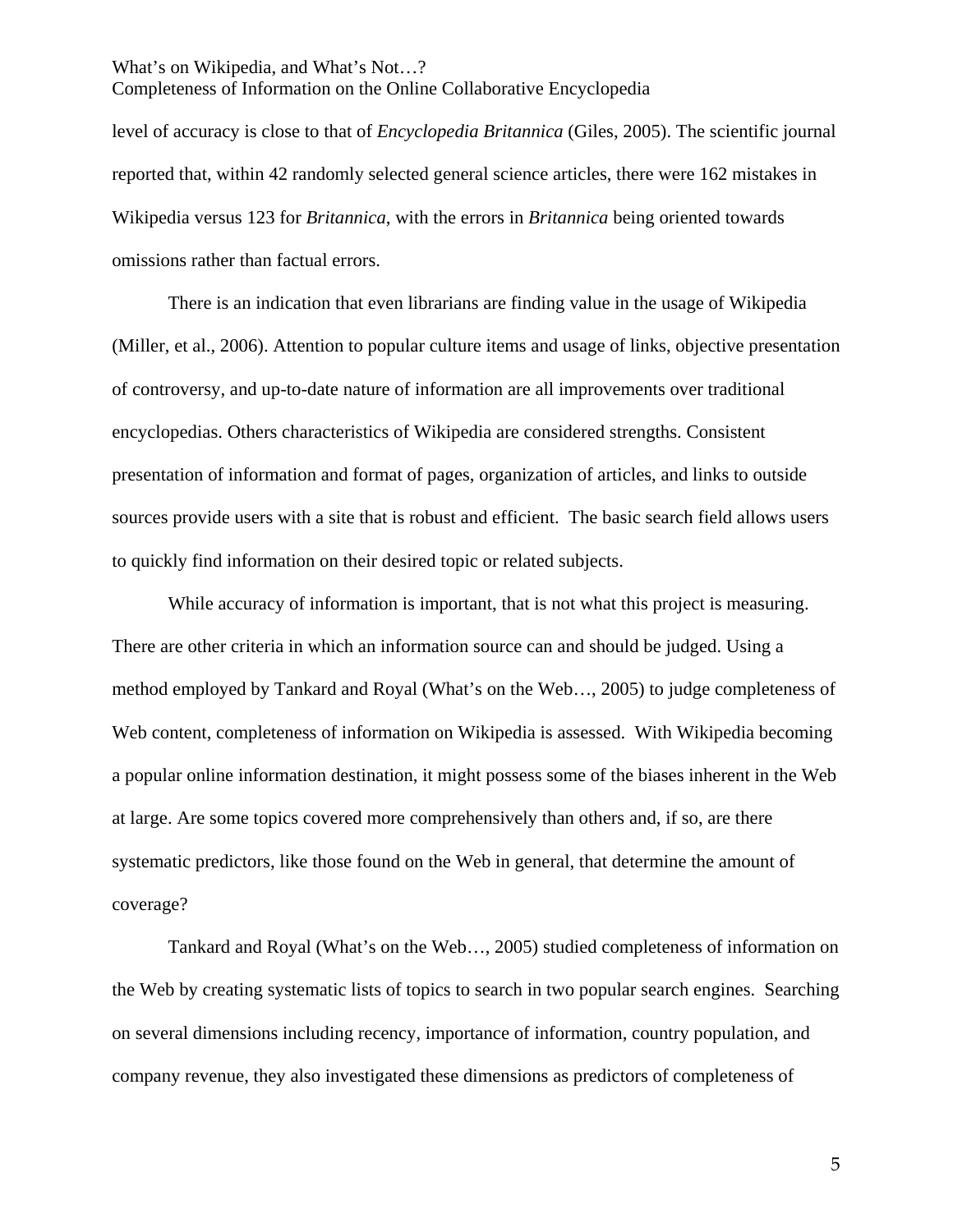Completeness of Information on the Online Collaborative Encyclopedia

information on the Web. In each dimension, Tankard and Royal found that there were systematic biases. Coverage for items that were current, deemed important, or held power measured by country size or company wealth produced more hits, and thus were covered more frequently on the Web. This study was unique in that it was the first to propose a method for assessing the completeness of information on the Web (Finding Out What's on the World Wide Web, 2005). It seems appropriate to modify these methods and to apply them to specific Web resources, particularly those that have become population information destinations. Wikipedia is a likely candidate for analysis in that its goal is to provide information created and accessible by all with an Internet connection, much like the Web itself.

### **Review of Literature**

While there have been many articles questioning Wikipedia's accuracy, few communication studies have focused on Wikipedia. Lih (2004) studied news articles citing Wikipedia and analyzed the trends in using Wikipedia as a source.

Denning, et al. (2005) listed several risks inherent in the Wikipedia model: accuracy, motives, uncertain expertise, volatility, coverage, and sources. Of coverage, the authors said,

*Voluntary contributions largely represent the interests and knowledge of a self-selected set of contributors. They are not part of a careful plan to organize human knowledge. Topics that interest the young and Internet-savvy are well covered, while events that happened "before the Web" may be covered inadequately or inaccurately, if at all. More is written about current news than about historical knowledge.* 

Other studies have looked at Wikipedia's strength as a reference source. Bill Katz developed six fundamental evaluation criteria for reference work: purpose, authority, scope, audience, cost, and format (Wallace and Van Fleet, 2005). Wikipedia did not perform well on the brief analysis performed by Wallace and Van Fleet on these criteria. Value, however, was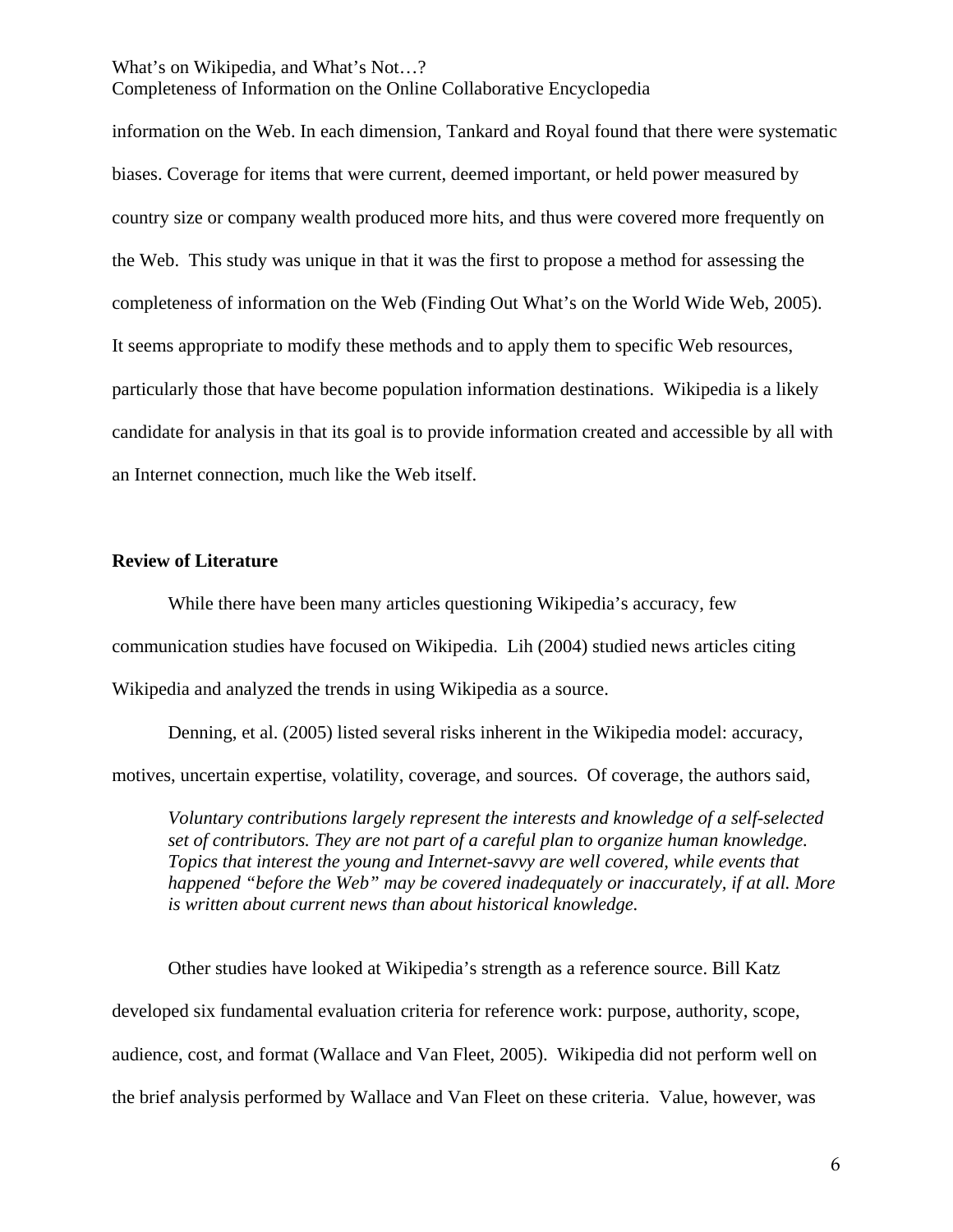Completeness of Information on the Online Collaborative Encyclopedia

identified in the democratic and timely circumstances under which articles are created and revised. According to Bopp and Smith (2001), coverage in an encyclopedia reference source "should be even across all subjects," although "it is important to note that some subjects, by their very nature, demand greater emphasis." While Wikipedia boasts over 1 million articles, Wallace and Van Fleet expressed that volume of articles alone is not a useful indicator of scope.

Like the Tankard and Royal study, this project challenges the notion that the Web may be the repository of all human knowledge by assessing the coverage on one of its most popular information destinations, Wikipedia. By making systematic measurements of the amount of information on Wikipedia using the same dimensions, we attempt to identify factors that predict Wikipedia's completeness.

Borrowing methods from the Tankard and Royal study, this project measures the content of Wikipedia against various indexes or standards of completeness to identify and uncover potential inherent biases. Communication research provided direction in identifying predictor variables. Journalism scholars have often included completeness as one of the basic concepts of journalism. McQuail stated that completeness "is usually thought to be a precondition of proper understanding of news, and the media generally promise completeness in the sense of a full range of information about significant events of the day" (McQuail, 1992, p. 211).

In an early study of the completeness of newspaper coverage, Danielson and Adams (1961) examined coverage of the 1960 presidential election campaign. They developed a list of 1,033 campaign events and then drew a random sample of 42 events to be used as a checklist against which articles were judged.

Tankard and Showalter (1977), in their study of coverage of the 1972 Surgeon General's report on television violence, constructed an index of completeness by checking for presence or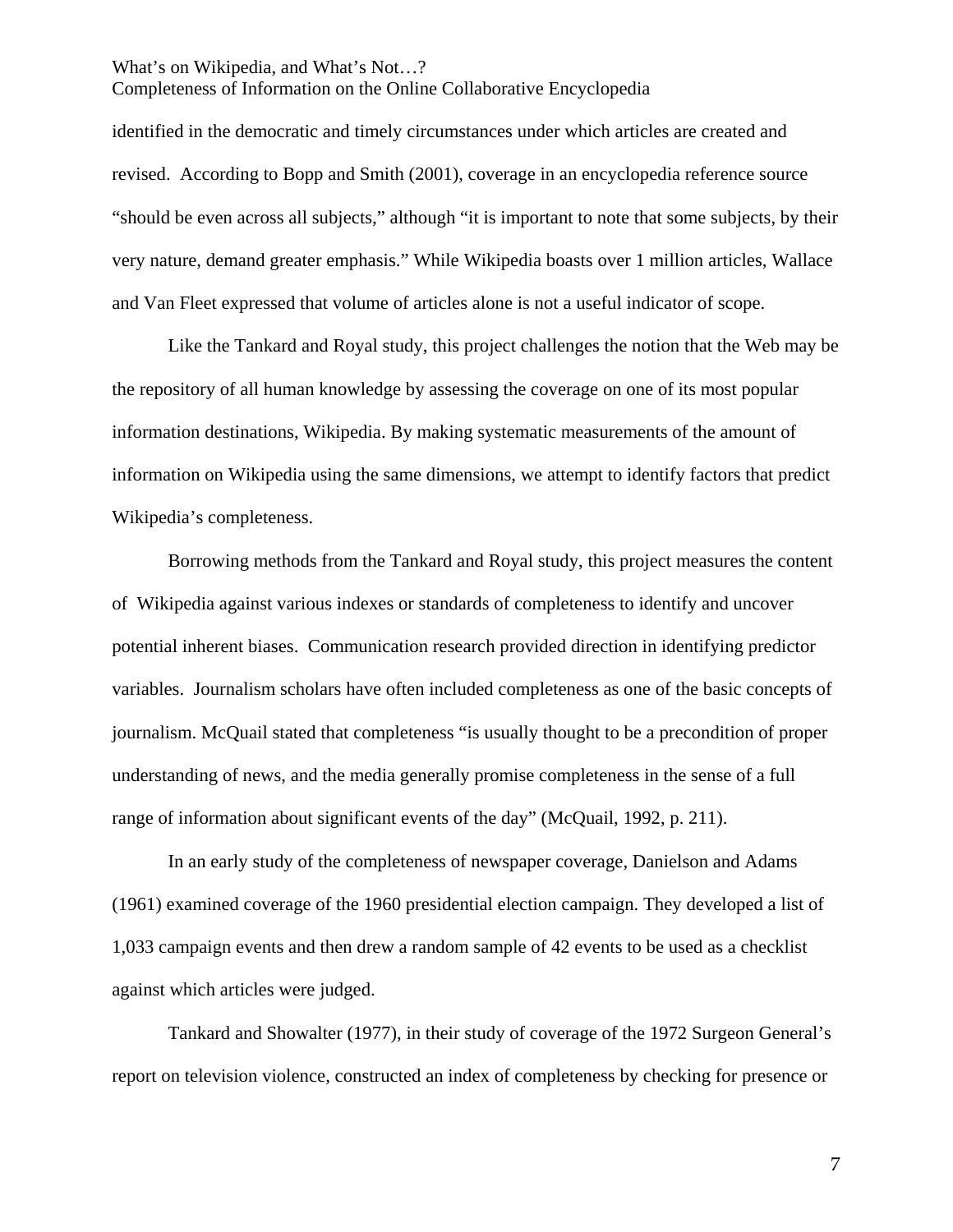absence of "three elements that were judged necessary for full reader understanding." While the present study does not focus on individual news stories, it borrows the technique of using a list of facts or concepts as an effective means of measuring completeness.

 Research on news flow has identified a number of factors that influence the presence or absence of information. A related research approach—theoretical influences on mass media content—has identified five major categories of influence on news content: the individual journalist, media routines, the journalistic organization, extramedia sources, and ideology (Shoemaker & Reese, 1995).

Current information is the bedrock of journalistic reporting (Berkowitz, 1990; McMillin, 1996; Curtin & Rhodenbaugh, 1999). With regard to the Web, currency comes into play in another sense. Shoemaker & Reese (1995) identified the individual as a news influencer. Web users and content creators tend to be young, with strong ties to current popular culture. The contributors to Wikipedia are likely to mirror the demographics of the Web at large. This factor would tend to weight the content of the Web, and ostensibly Wikipedia, toward material that these individuals would be interested in—material of greater currency or recency.

Galtung & Ruge (1965), identified signal strength, or amplitude as another significant factor influencing the flow of news. This factor might also be thought of as the importance of information. When considering the probability of information being on Wikipedia, importance of the information is likely to be a useful predictor, with the more important items having the most attention paid to them.

Kariel and Rosenvall (1984) identified country population as an important predictor of international news flow. Countries with larger populations have more individuals to become the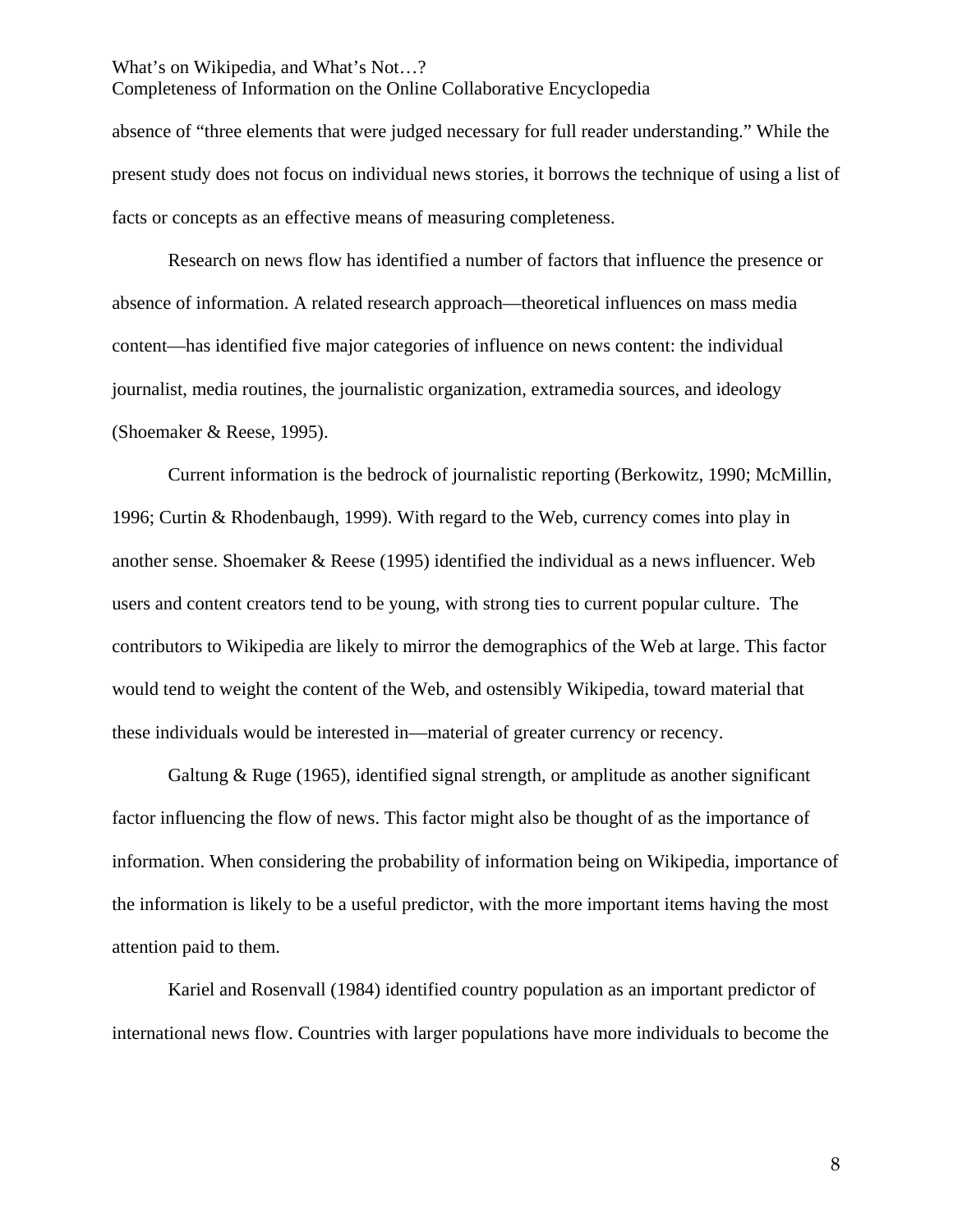focus of news coverage, hold greater political influence, and have more people who could potentially create and contribute to online content.

Shoemaker and Reese (1995, p. 190) suggested that capitalist-owned media content tends to favor those with economic power. In addition, corporations that are larger have more market impact, have larger budgets for advertising and public relations, and have influence on more people.

## **Research Questions**

Borrowing from the Tankard and Royal study of completeness of information on the

Web, the following research questions were developed as they related to Wikipedia:

1. Are there some systematic gaps or biases in the overall presentation of information made available on Wikipedia?

2. Is recency (or currency) a predictor of amount of information on Wikipedia?

3. Is importance of information a predictor of amount of information on Wikipedia?

4. Is population a predictor of amount of information about particular countries on Wikipedia?

5. Is economic power a predictor of amount of information about individual corporations on Wikipedia?

# **Method**

Using the same predictors as Tankard and Royal, recency, importance, country

population, and economic power, several systematic searches on Wikipedia were conducted.

Lists were developed within each of the dimensions, the contents of which are described in the

results section. Each term on the lists was searched using the Wikipedia search feature. A

determination was made as to the main page of content for that term. In some cases, such as the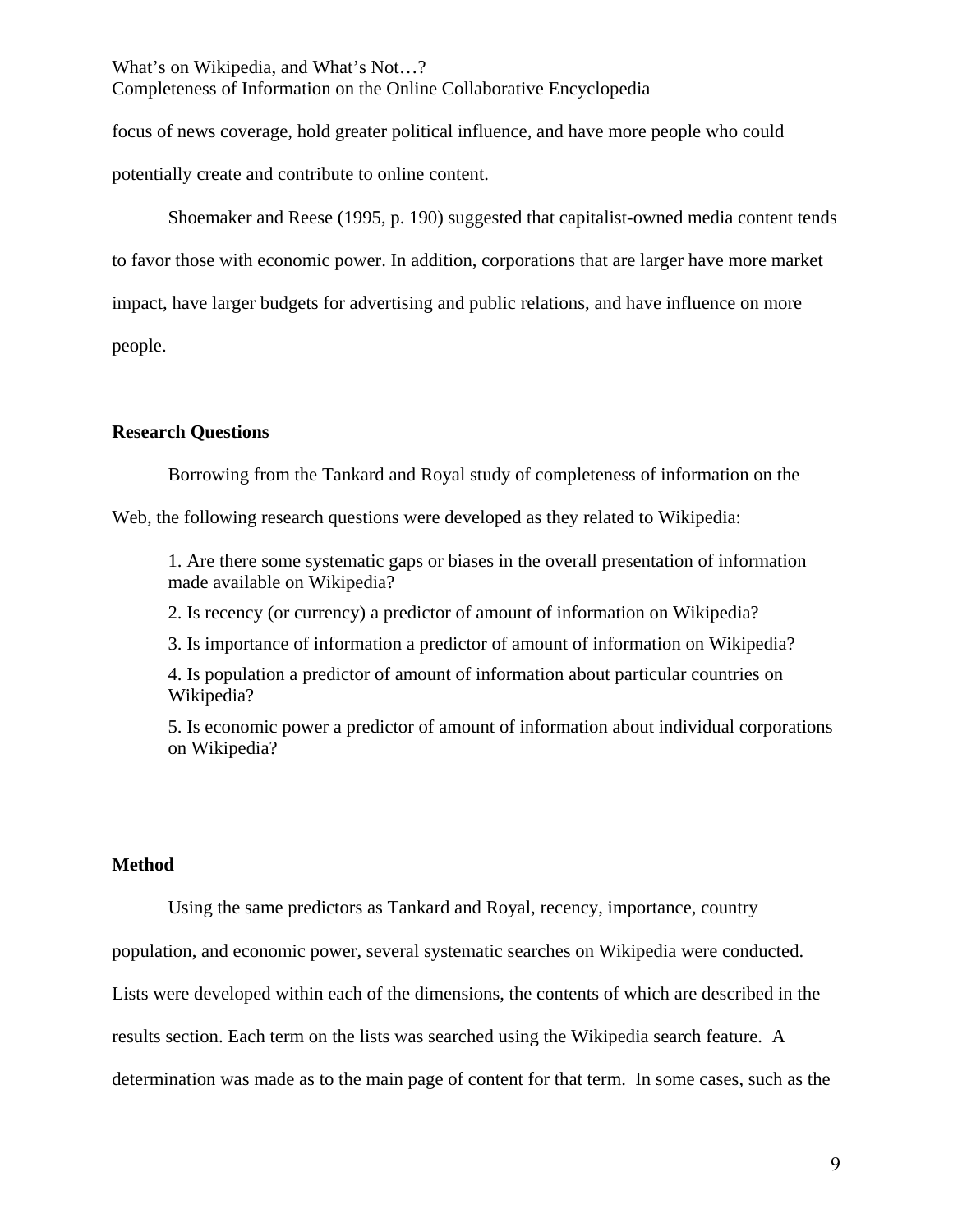Completeness of Information on the Online Collaborative Encyclopedia

countries of the United Nations, the list of countries on the United Nations page was used to find the main article on a particular country. Each page was visited and the relevant content was highlighted. Wikipedia navigation and other superfluous links that were not related to the actual term being searched were not included in the selection. To capture the word count of items selected on a page, an extension of the Firefox Web browser, Word Count, was downloaded (http://roachfiend.com/archives/2005/03/03/word-count/). This extension counted the number of words in the selection by simply using the Ctrl key on the computer's keyboard. Word counts were captured in a spreadsheet for each dimension. Items were plotted on charts, first in ascending order, then by predictor variable. Items within dimensions were then compared and correlated with predictor variables. When possible, the same search terms that were used in the Tankard & Royal study were employed here.

All statistical analyses were conducted with Spearman (rank order) correlation coefficients because parametric statistics (such as the Pearson correlation coefficient) are inappropriate for L-shaped distributions (Bradley, 1982), which occurred with most of our data. The correlations represent relative, as opposed to absolute, relationships.

### **Results**

Several variables were used to test the currency dimension. First, using the same method as Tankard and Royal, years were assessed. Wikipedia conveniently provided an article depicting the highlights of each year. Figure 1a depicts the word count of each article in ascending order, disregarding year. A backward L-shaped curve is evident. Figure 1b depicts the word count by year in chronological order, starting with 1900 and going through 2010. There is a clear progression of the length of each article with a dramatic increase occurring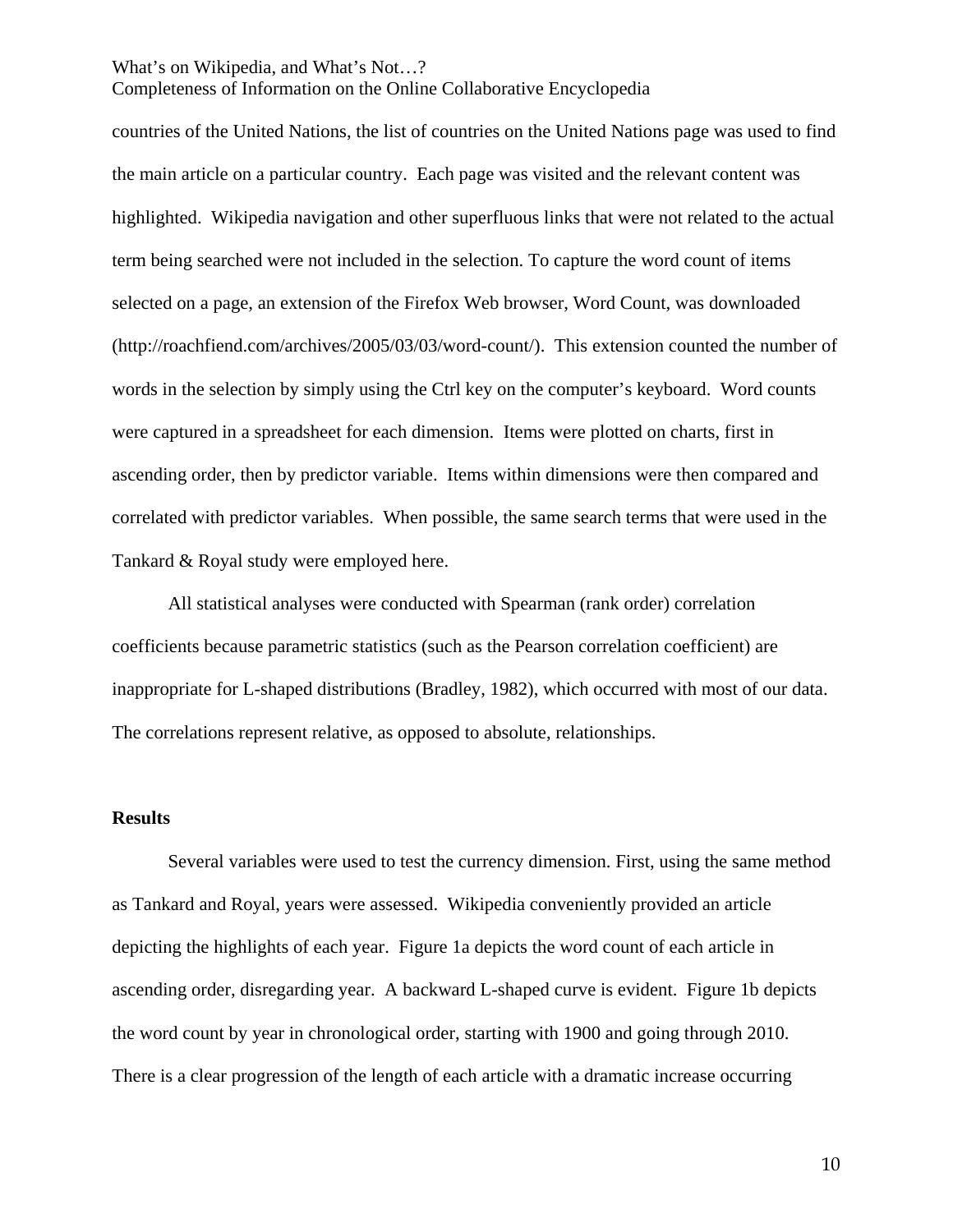starting in 2001. Years in the future, understandably, were shorter, given that there was not yet much to write about them. The average word count for the years since 2001 was 90% greater than the average for the entire preceding 100 years (4566 vs. 8692).

The chart in Figure 8 depicts correlations of dimensions variable with predictor variables. The Spearman correlation for Years was .79, indicating a very strong relationship of article word count to the recency of information.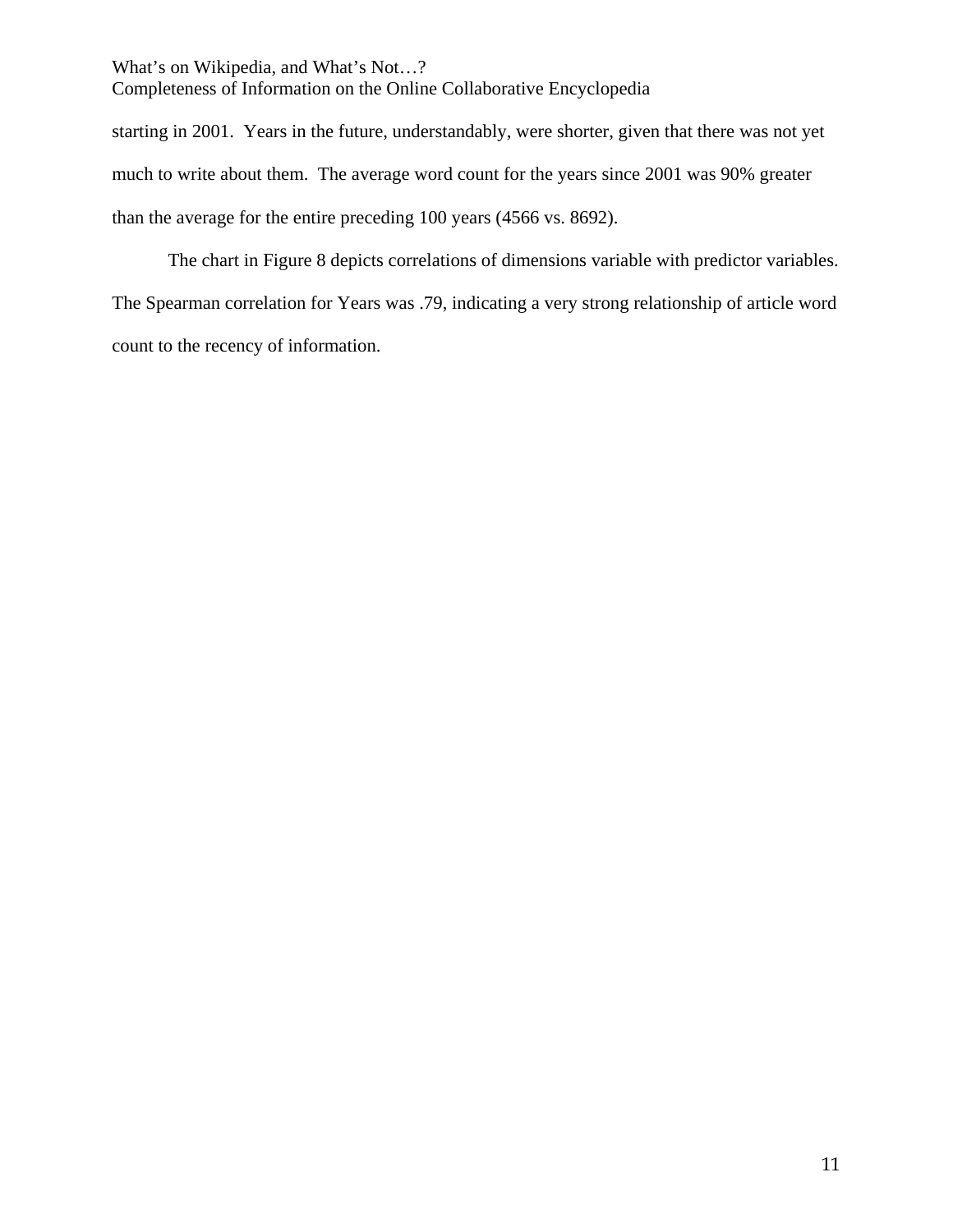

# **Figure 1a Years - Ascending Order**



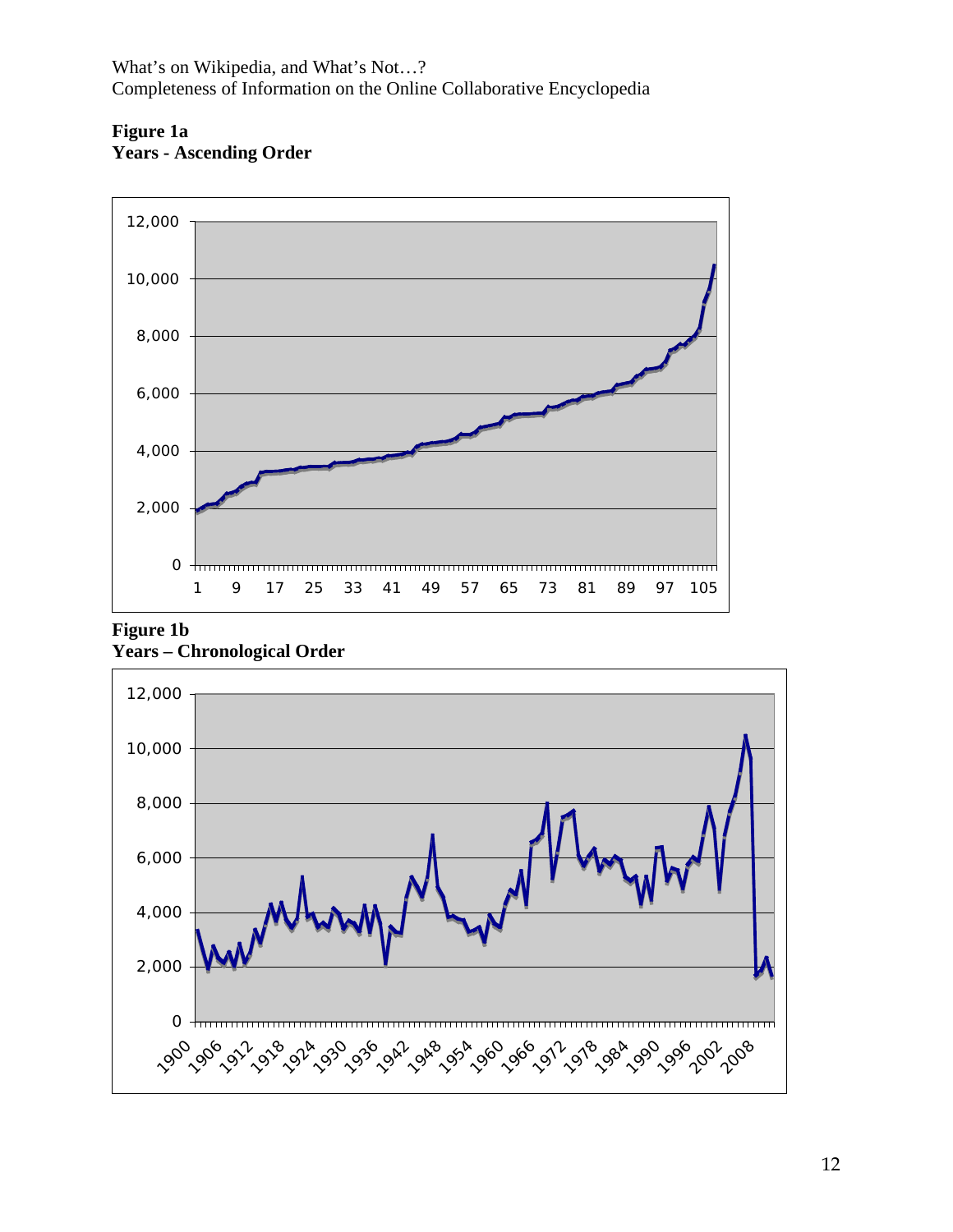Completeness of Information on the Online Collaborative Encyclopedia

Figure 2a shows the word count for articles on Wikipedia for the Academy Award winning films in ascending order. This list was not searched in the Tankard & Royal study, as it was difficult for them to identify only Web sites associated with films with common names, such as *Wings* or *Rebecca*. However, this was made easier on Wikipedia, with each film having a specific article associated with it. Another backward L-shaped distribution is displayed. With few exceptions, such as *Gone with the Wind* (1939) and *Casablanca* (1943) the analysis in Figure 2b plotted by year (1928-2005) shows a progression favoring more current films. This demonstrates that while recency is an important predictor, some films transcend time and are deemed important for other reasons, and thus have a strong share of coverage on Wikipedia. The average word count for the films since 2001 was 80% higher than the average word count for the time prior to  $2000$  (3190 vs. 1771). These last five years accounted for 11% of the total word count for the 78 years of the award. The Spearman correlation for films over years was .49 (see Figure 8), but that increased to .62 simply by removing the two outliers mentioned above. This indicates a strong relationship between word count and time for films.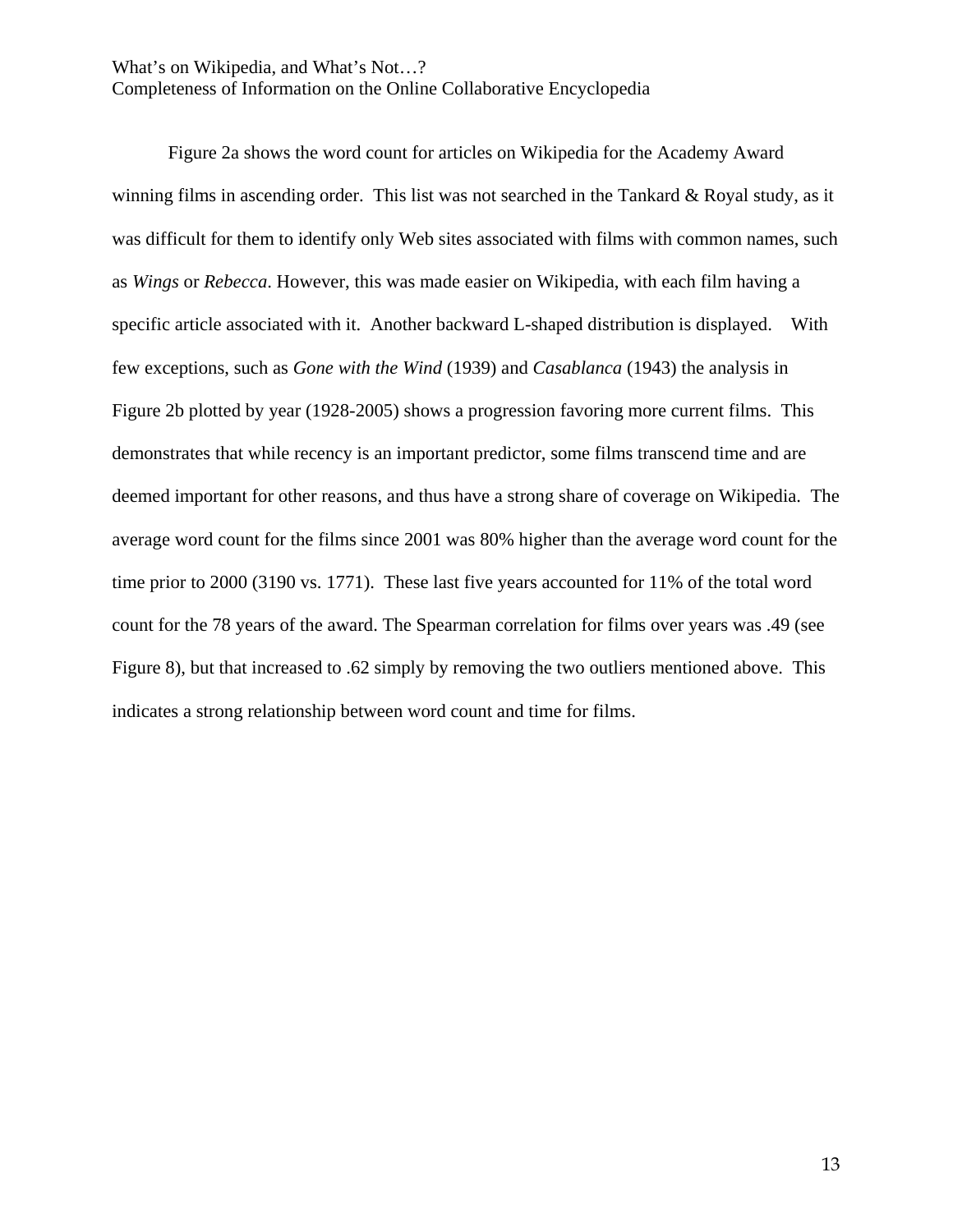

**Figure 2a Films - Ascending Order** 

**Figure 2b Films – By Year** 

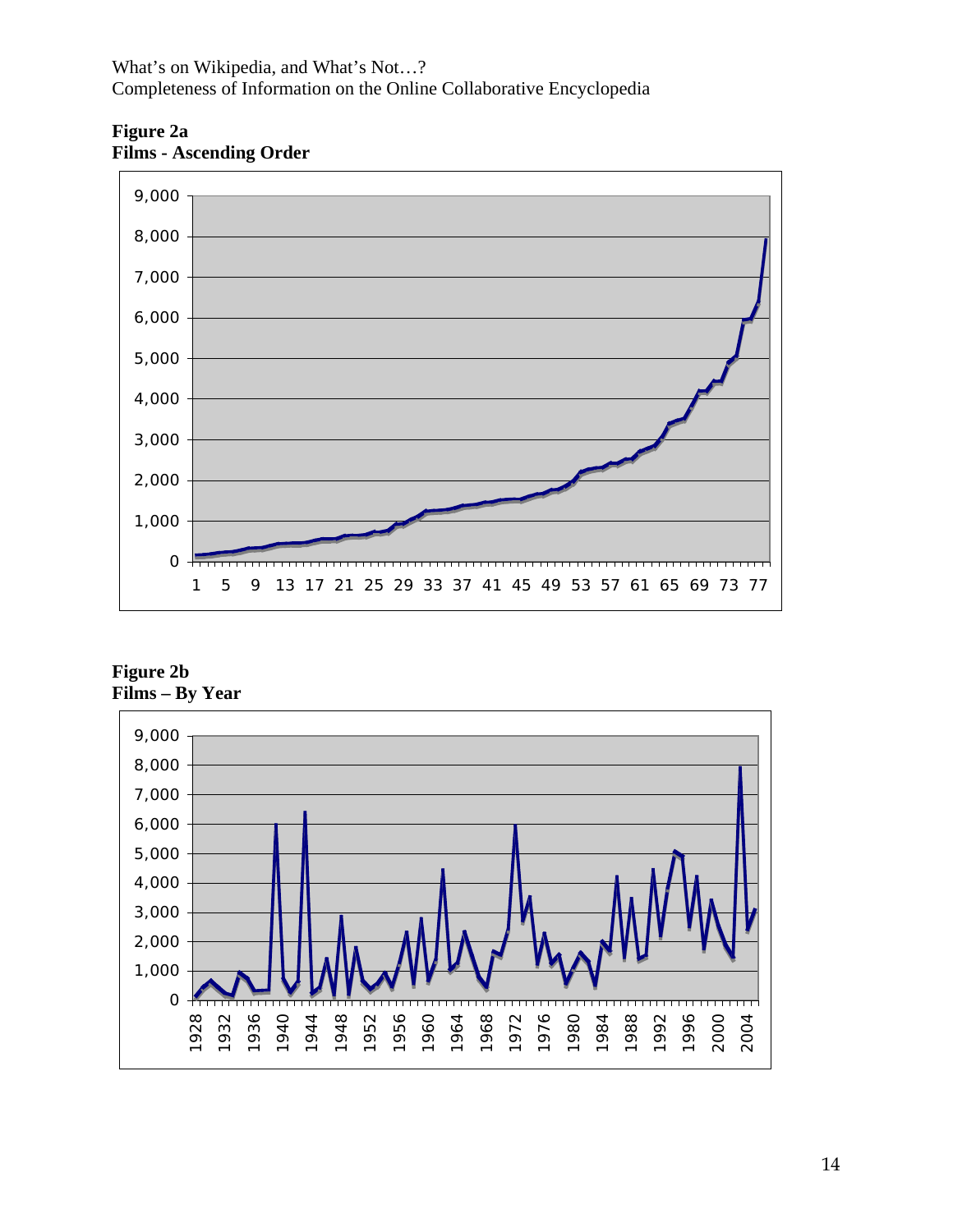Completeness of Information on the Online Collaborative Encyclopedia

Figures 3a and 3b show another test of recency not performed in the Tankard & Royal study by looking at *Time Magazine's* Person of the Year. Some years that did not include an individual were discarded (for example, in 2002, "The Whistleblowers"). Figure 3a shows a backward L-shaped distribution when disregarding time, although not as steep as some of the others experienced in this analysis. The progression appears evenly distributed, only slightly skewed to the upper half of the distribution (the median was 93% of the average). But, Figure 3b shows a more random pattern than those experienced with Year and Film. The Spearman correlation (see Figure 8) for recency was close to 0, thus indicating no relationship with time. This indicates that while a bias is evidenced in the consistently upward progression of Figure 3a, the bias is not due to recency in regard to Person of the Year, but perhaps to some other measure of importance.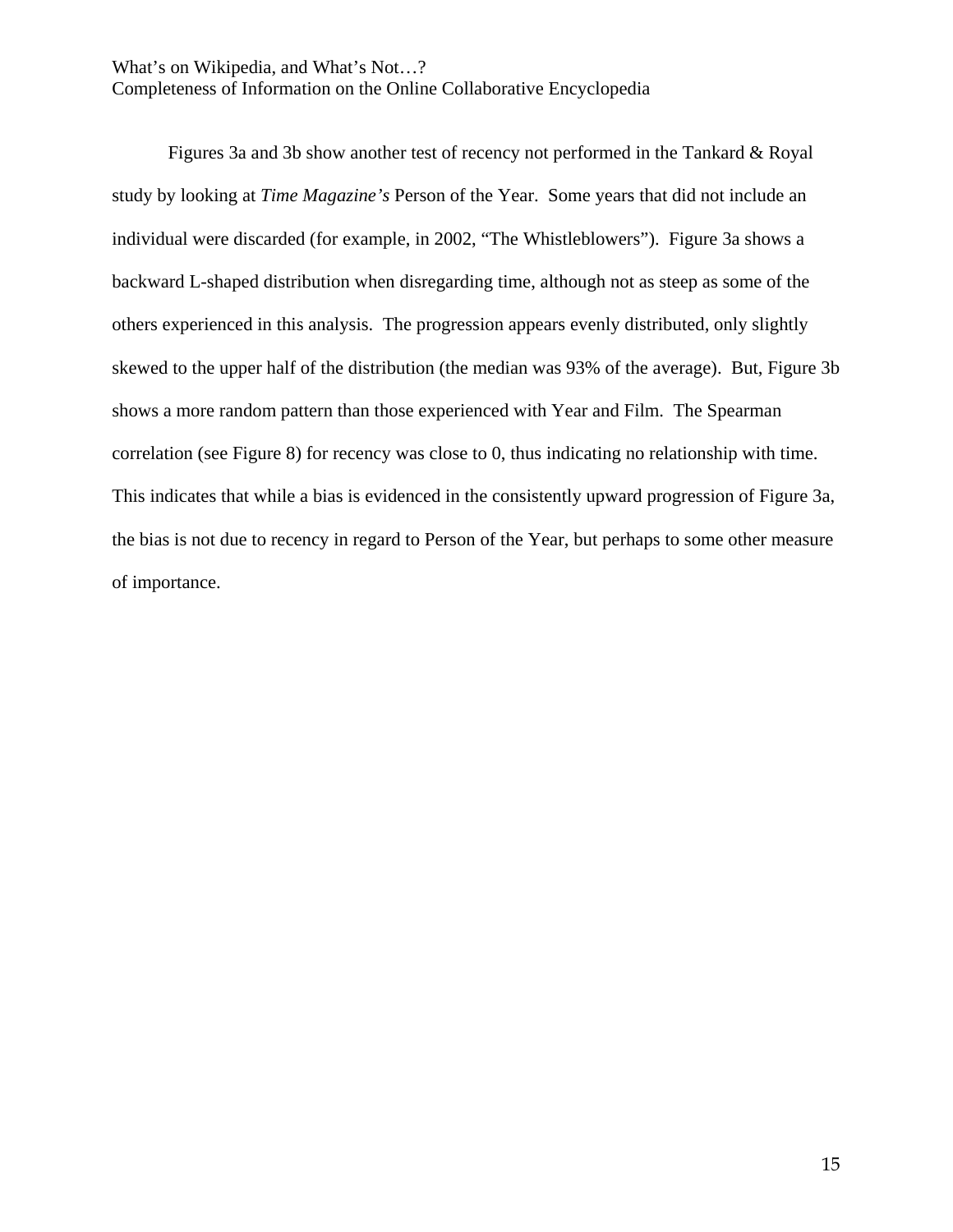Completeness of Information on the Online Collaborative Encyclopedia



**Figure 3a Time's Person of the Year - Ascending Order** 

**Time's Person of the Year - By Year Figure 3b** 

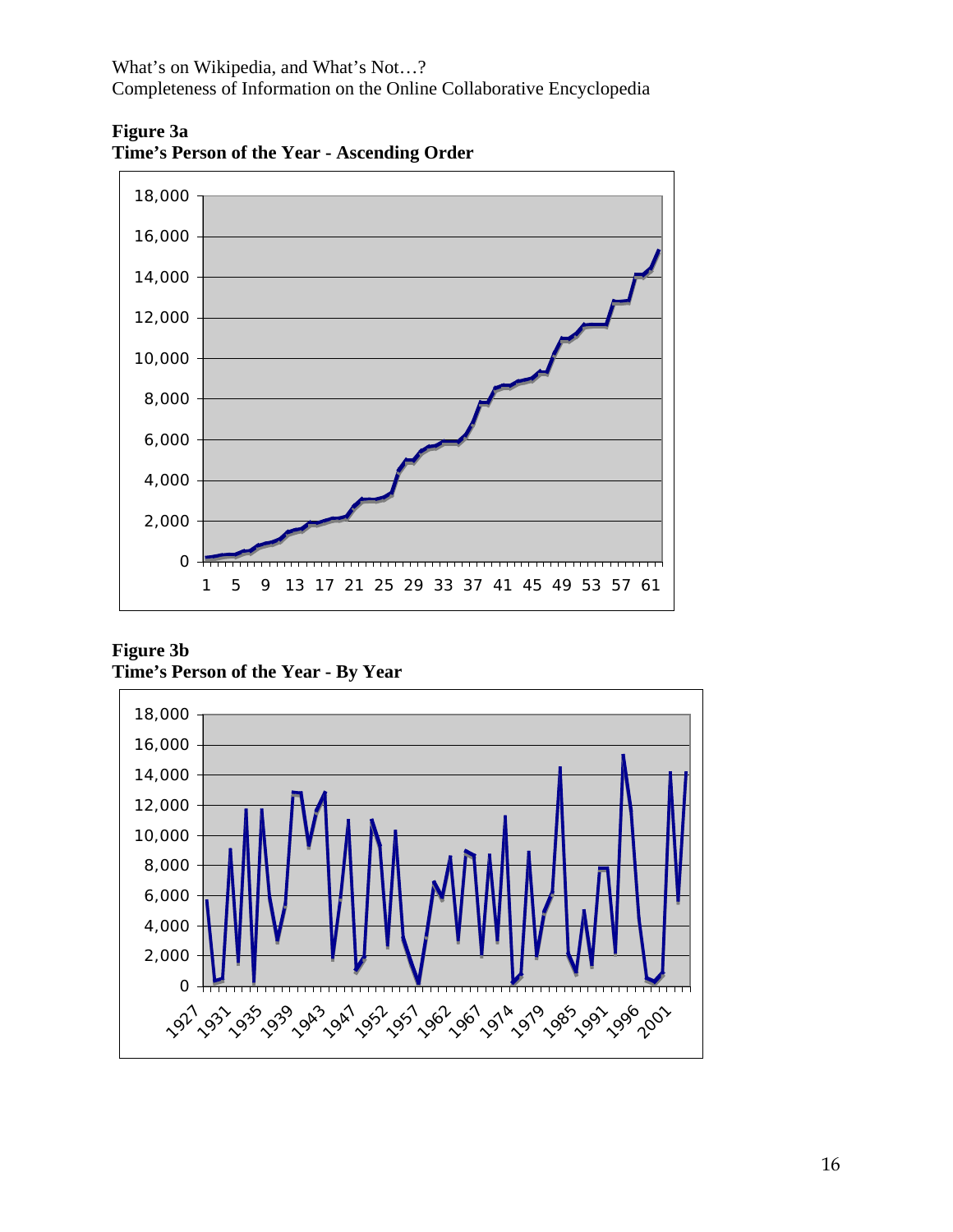Completeness of Information on the Online Collaborative Encyclopedia

Another search that was added that was not performed in the Tankard & Royal study was to consider musical artists over time. An artist holding the #1 song on the *Billboard* Top 100 for the first week in February of each year since 1940 was selected. Figure 4a depicts the word count of the main Wikipedia article associated with that artist in ascending order for each of the selected artists, again depicting the backward L-shaped distribution. Figure 4b shows each artist by year. While the pattern in the graph appears to indicate a random distribution, the Spearman correlation with time was .30 (See Figure 8). By eliminating just two outliers (Bing Crosby – 1945 and the Beatles – 1964), the correlation increases to .40. The average word count for the artists since 1990 was 32% higher than for the years from 1940-1989 (3332 vs. 2511). Similar to the trends found in film, it shows that while the recency relationship is strong, some artists transcend time and receive more coverage on Wikipedia than would be indicated by their currency.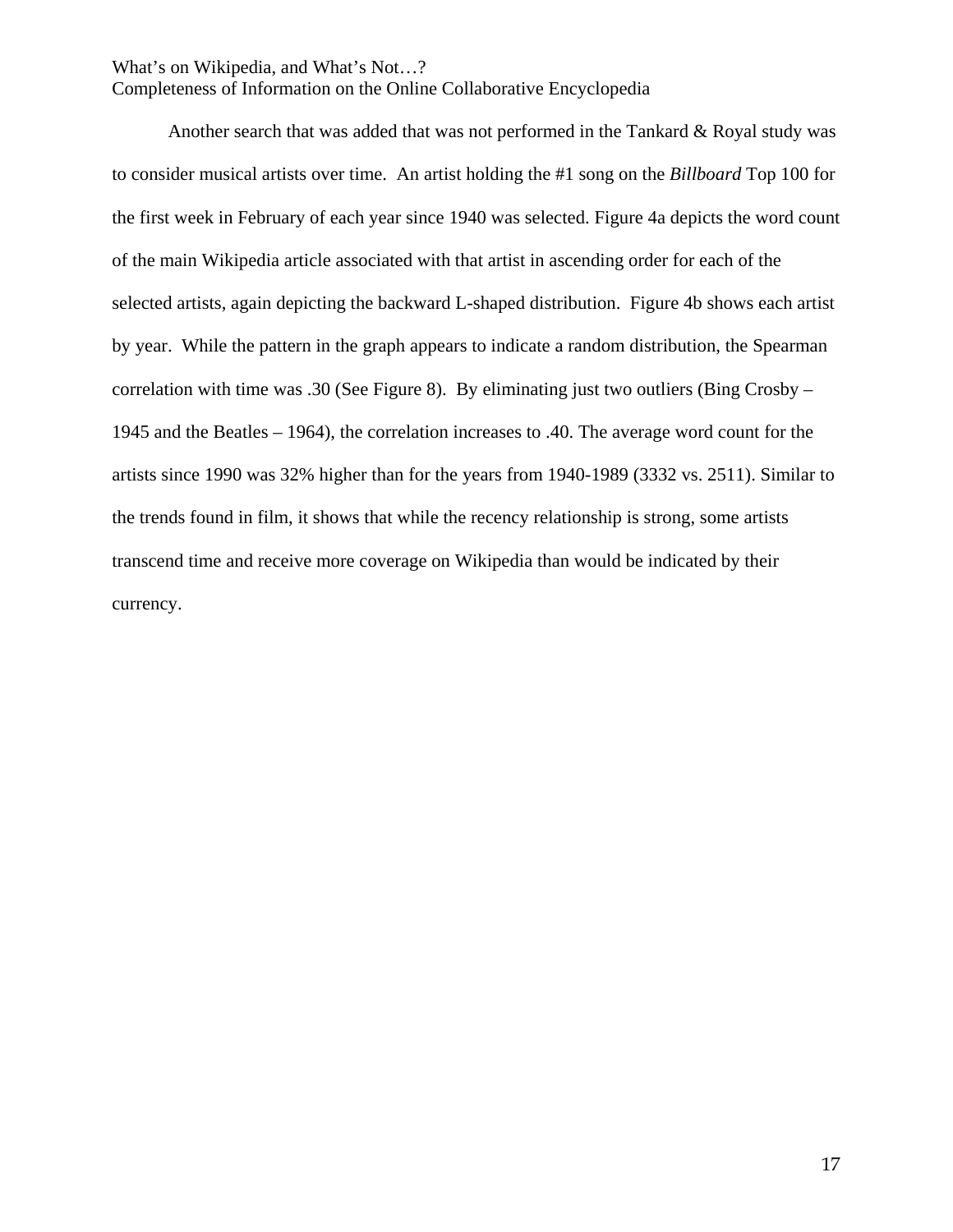Completeness of Information on the Online Collaborative Encyclopedia



**Artists with #1 Songs on Billboard – Ascending Order Figure 4a** 

Artists with #1 Songs on Billboard – By Year **Figure 4b** 

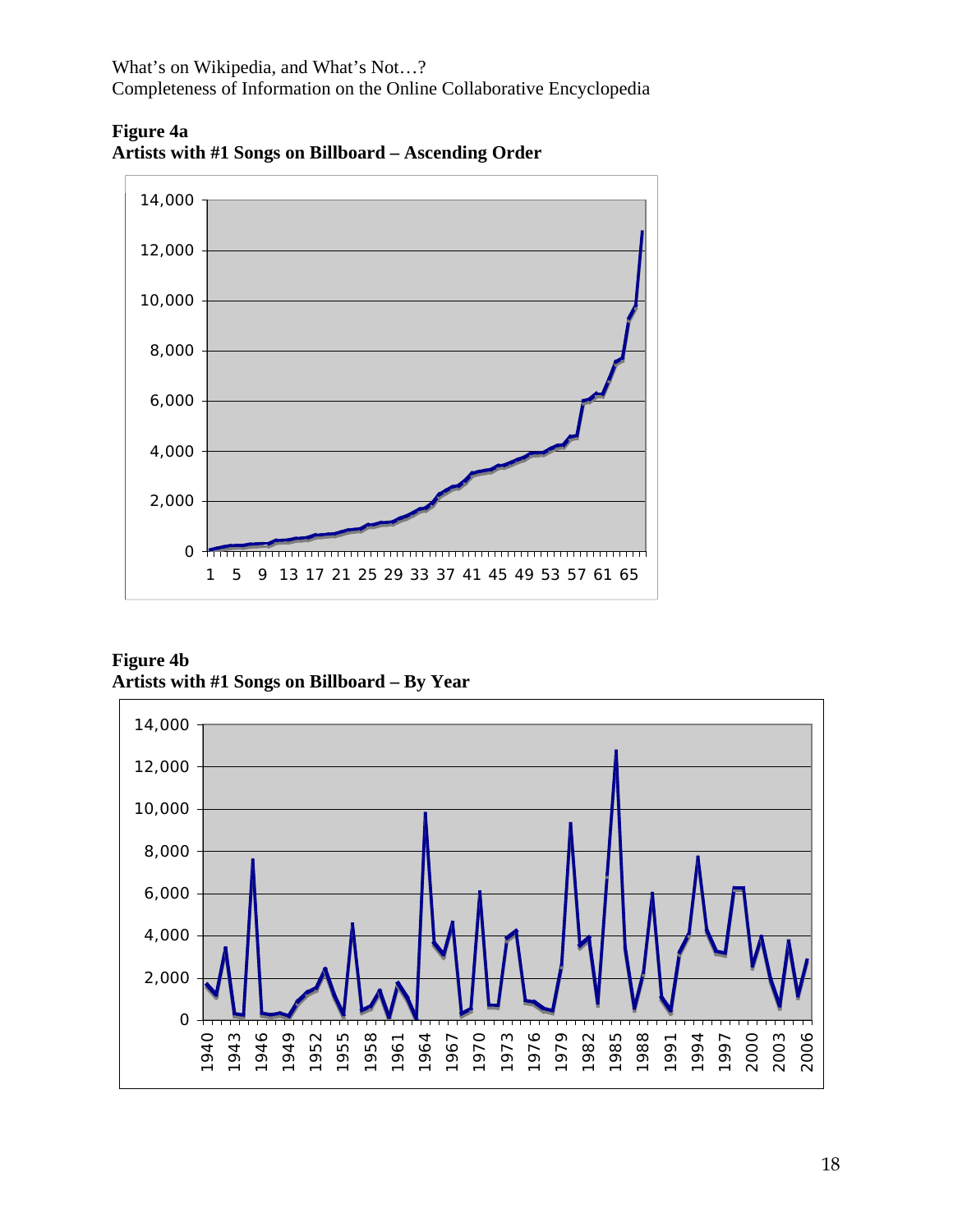To measure comprehensiveness of information, we used the same random sample employed in the Tankard & Royal study of 100 topics from the *Micropaedia* of the *Encyclopaedia Britannica*. Figure 6 shows the word count of each term's main page on Wikipedia. Once again, a backward L-shaped distribution emerged. Of the 100 items, 14 were not represented at all on Wikipedia. Fifteen of the terms had articles with a word count of 2000 or more. The average word count for those 15 terms was 5 times that of the average word count for the other items on the list with Wikipedia articles.

A Spearman correlation was used to compare inches of content in the *Micropaedia* of the *Encyclopaedia Britannica* with word count on Wikipedia. This correlation was calculated at .26, indicating some relationship with the importance placed on information in the traditional encyclopedia with that in Wikipedia (See Figure 8). In some cases, the articles on Wikipedia indicated that the content had been derived from a print encyclopedia source. There was no time dimension or other predictor variable with which to compare for encyclopedia terms.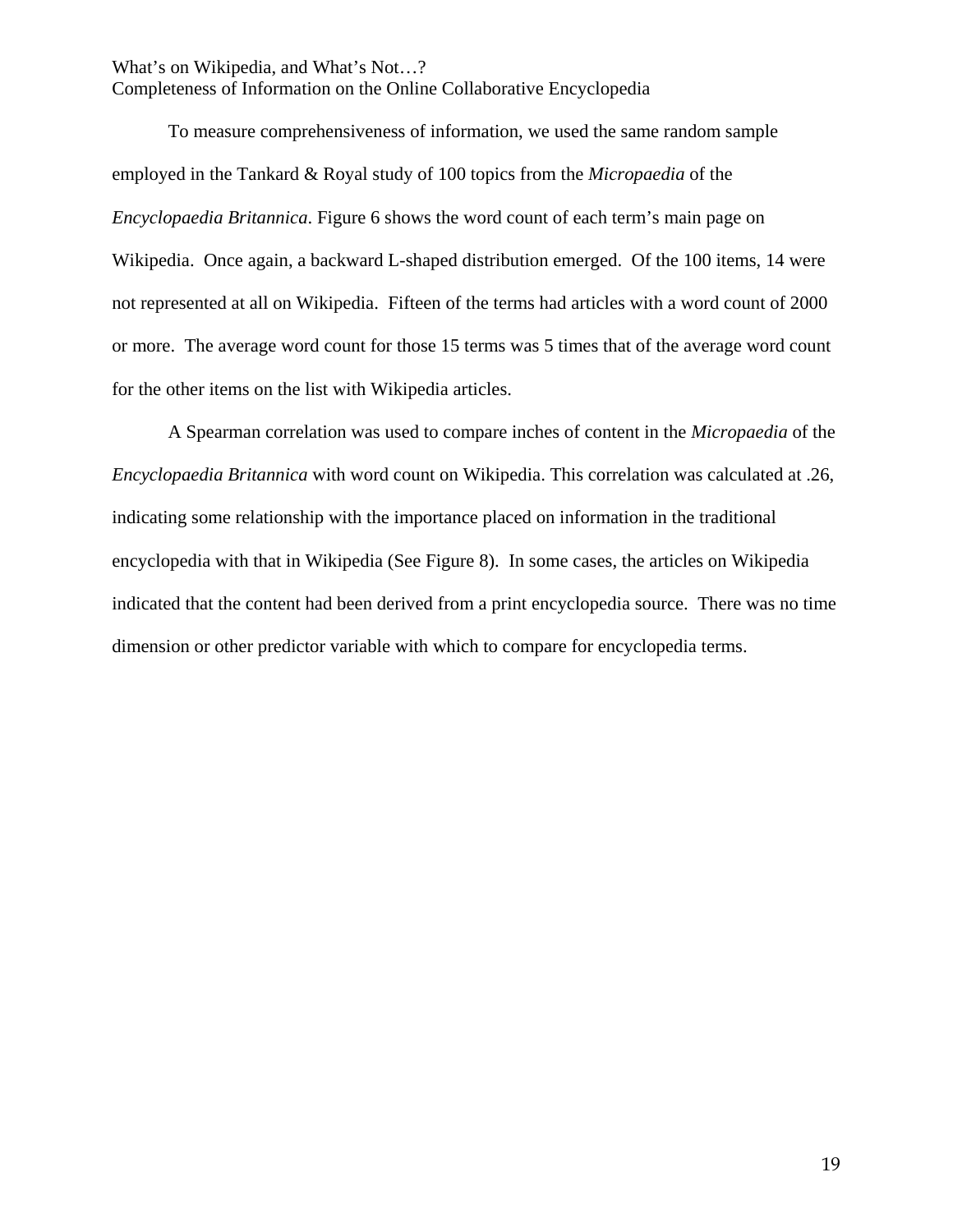**Figure 5 Encyclopedia Terms – Ascending Order** 

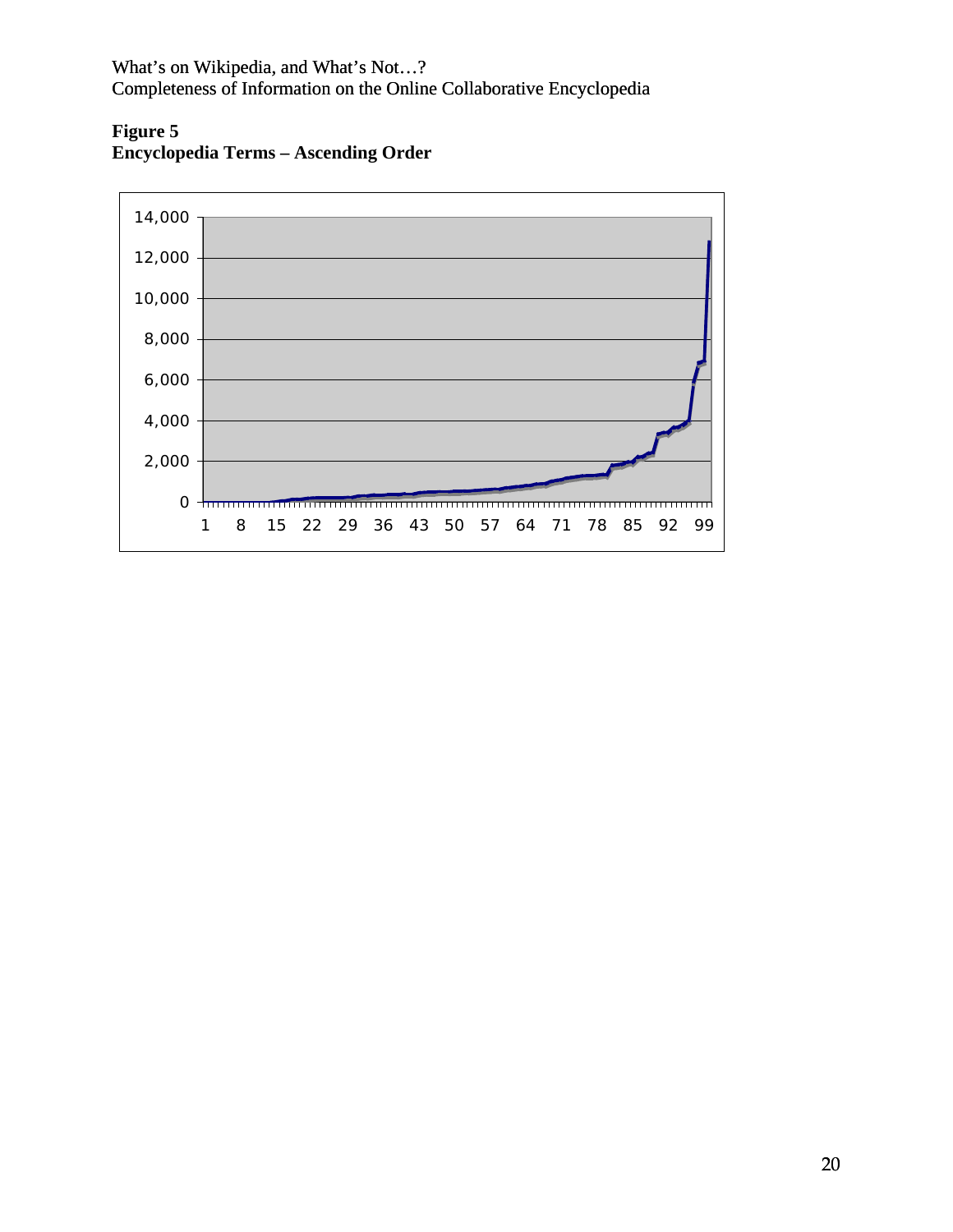Completeness of Information on the Online Collaborative Encyclopedia

Figure 6a shows the word count for the main Wikipedia article by country in the United Nations in ascending order. Articles were analyzed for the 192 countries of the United Nations. Once again, a backward L-shaped distribution emerged. The distribution is fairly even, with a sharp increase experienced for the top 22 countries. Figure 6b shows a gradual upward distribution when charted in order by population (higher number indicates higher population). Spearman correlation for countries with population was .55, indicating that the larger countries were more represented on Wikipedia in terms of word count per article (see Figure 8). The top 10% of countries by population accounted for 15% of the total word count for country articles and the average word count for the top 10% of countries was 63% higher than those on the rest of the list.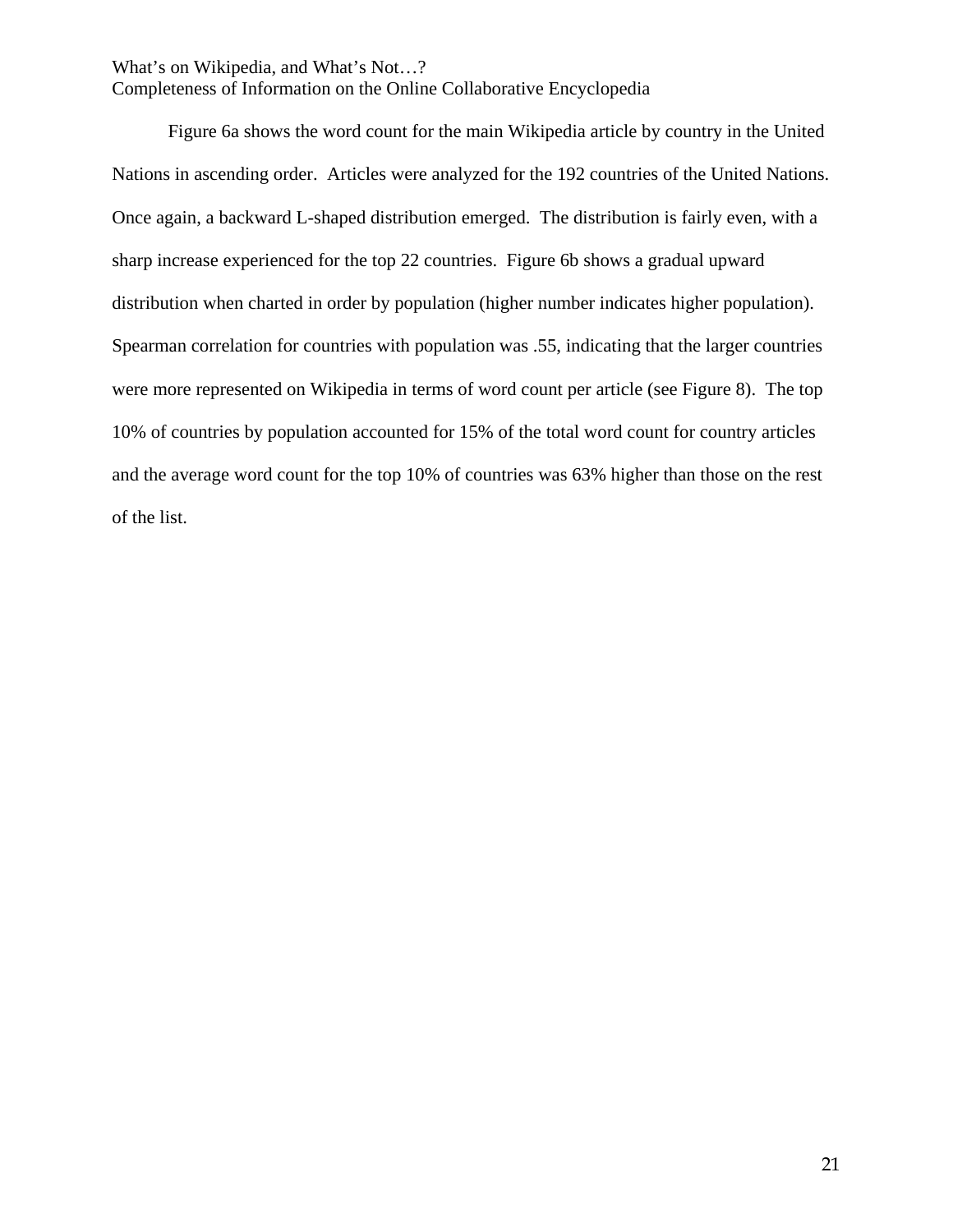

**Figure 6a Countries in UN – Ascending Order** 

**Countries of the UN - Ordered By Population Figure 6b** 

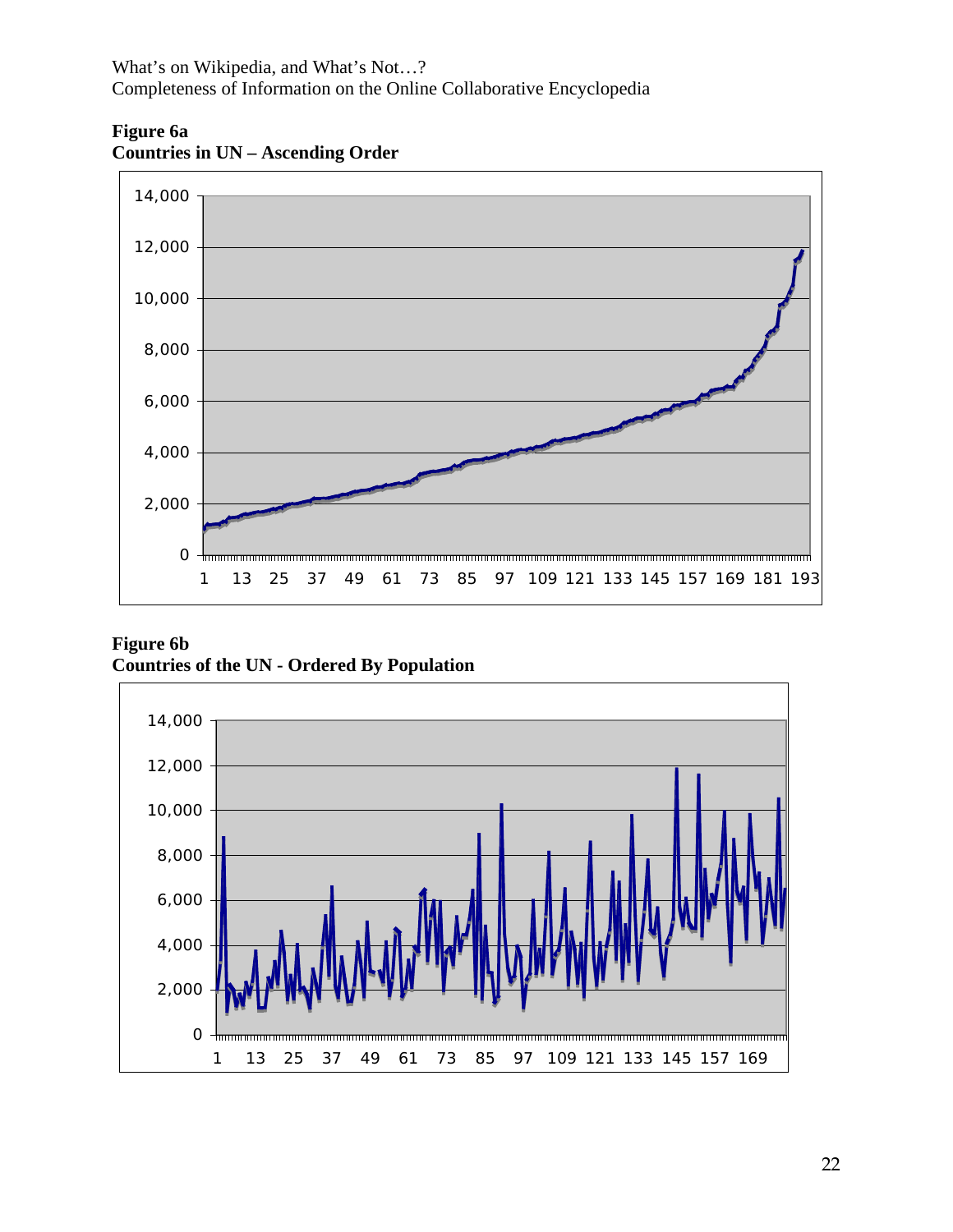Completeness of Information on the Online Collaborative Encyclopedia

Figure 7a shows the word count for a random selection of 86 Fortune 1000 companies in ascending order. This chart shows the backward L-shaped distribution with a sharp increase for 10% of the companies. Another 10% of the companies did not have Wikipedia entries. Figure 7b shows the companies ranked by revenue (higher number indicates higher revenue). The chart shows a distribution trending toward increased word count for companies with the highest revenue. The Spearman correlation for word count of these articles with company revenue was .49. The top 10% of the companies by revenue accounted for 30% of the total word count for articles about companies.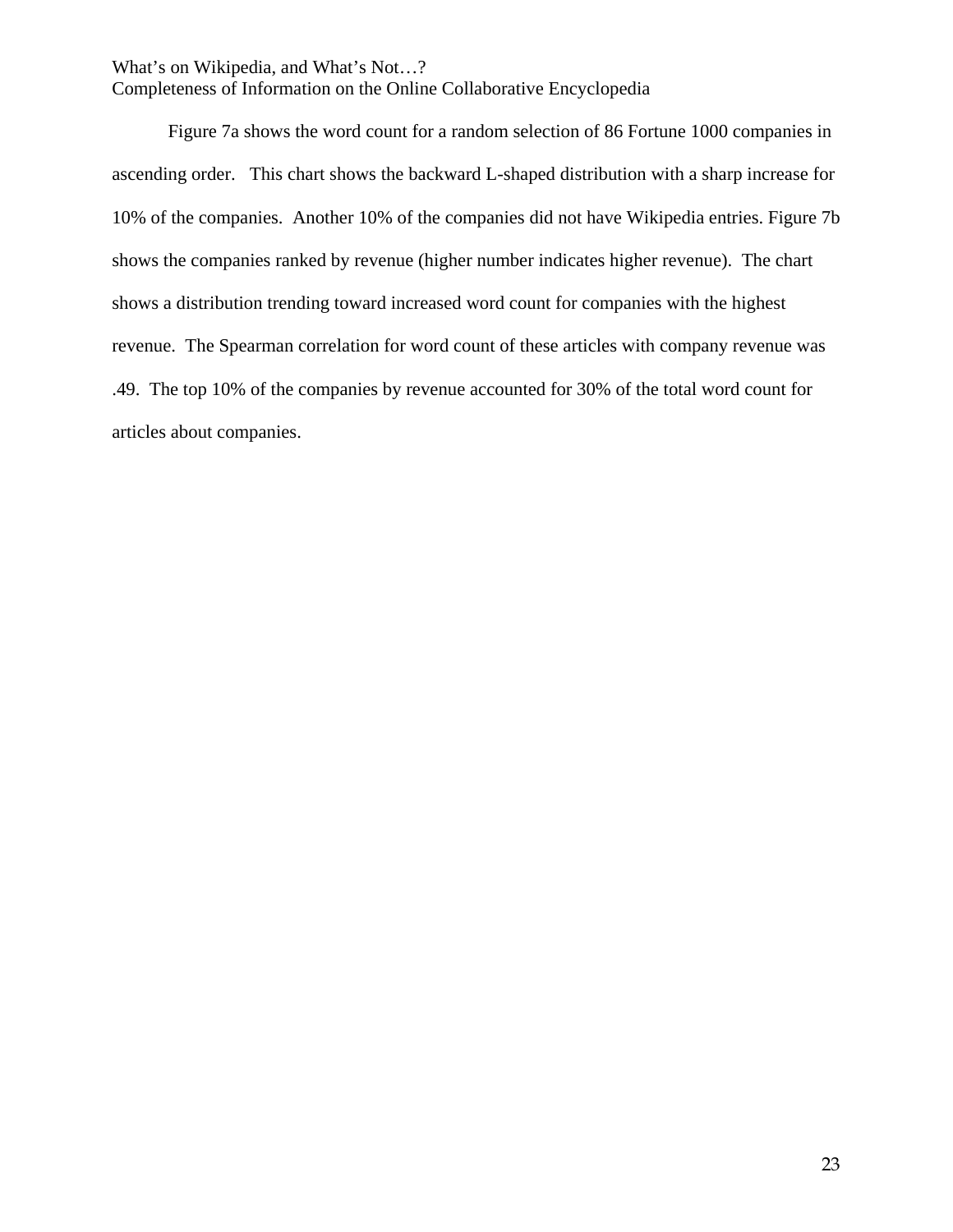**Figure 7a Fortune 1000 Companies – Ascending Order** 



**Figure 7b Fortune 1000 Companies - By Revenue** 

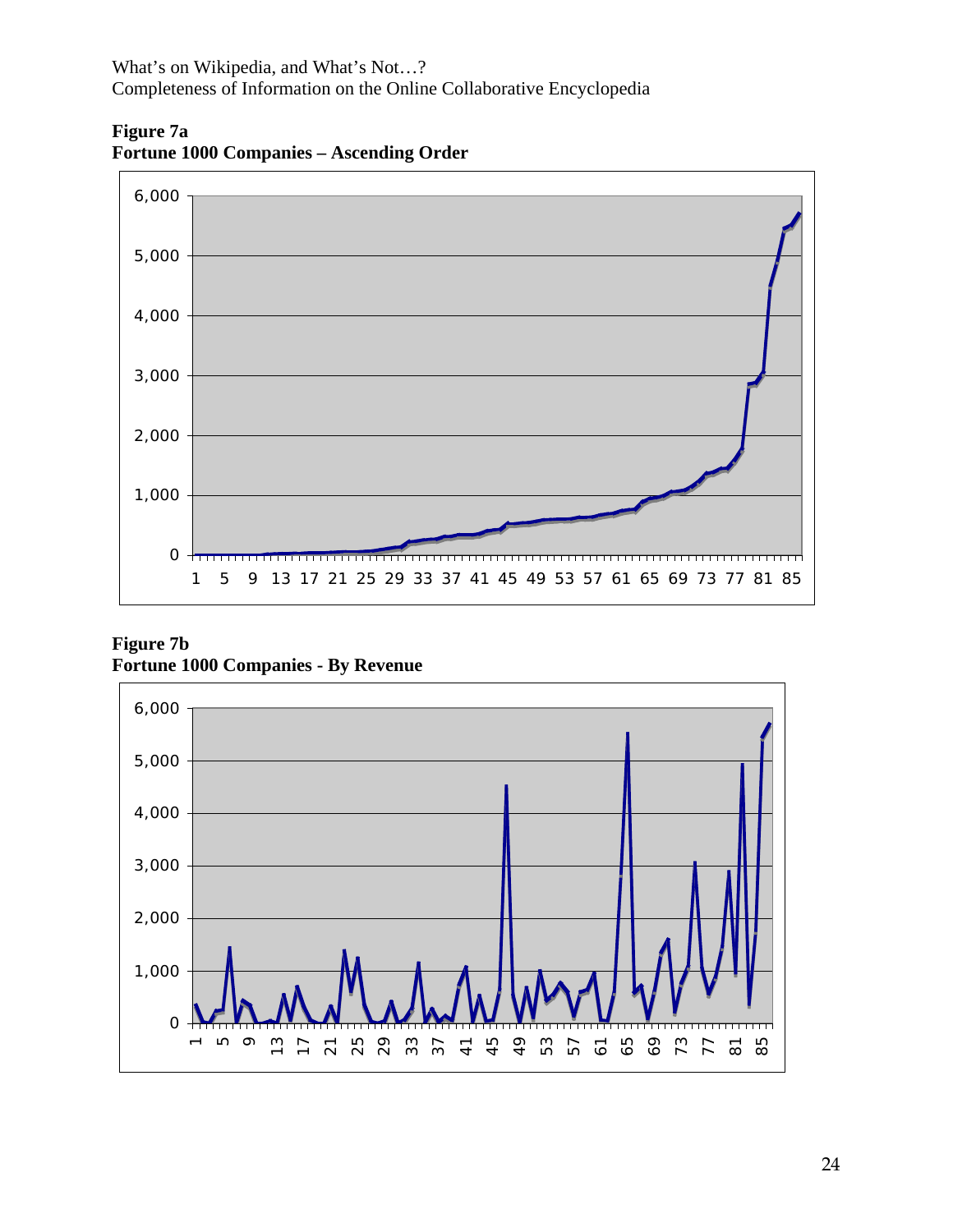| <b>Dimension Variable</b>          | <b>Predictor Variable</b>     | <b>Correlation</b> |
|------------------------------------|-------------------------------|--------------------|
| Year                               | Time                          | .79                |
| <b>Academy Award Winning Films</b> | Time                          | .47                |
| Time's Person of the Year          | Time                          | .00                |
| Artist w/ $#1$ Song                | Time                          | .30                |
| Encyclopedia Term                  | Column Inches of Encyclopedia | .26                |
| Country                            | 2005 Projected Population     | .55                |
| Company                            | 2005 Revenue                  | .49                |

# **Figure 8 Spearman Correlation (Rank Order) with Predictor Variables**

#### **Discussion**

In each of the searches performed for the dimensions, a bias was evident. And, when considering the predictor variables, except when measuring *Time's Person of the Year*, a strong correlation was experienced. Within the currency or recency dimension, by looking at Year, Films, and Musical Artist, the more current topics were the most covered. While the Person of the Year category showed some bias, it was not closely correlated with time. This is perhaps due to the nature of the decision as being more editorial and reflecting opinions of the staff of Time. While they often select people who are historically important, over time, according to our study, they choose people with staying power or continued importance only about half the time.

When looking at a random selection of encyclopedia terms, bias was also inherent. Most of the items that we searched had some information about them on Wikipedia, indicating broad coverage. But, it was clear that the more common or popular terms had the most detailed coverage. Coverage in Wikipedia was loosely correlated with the inches dedicated to the topics in one traditional encyclopedia, indicating the strength of the agenda established by these publications.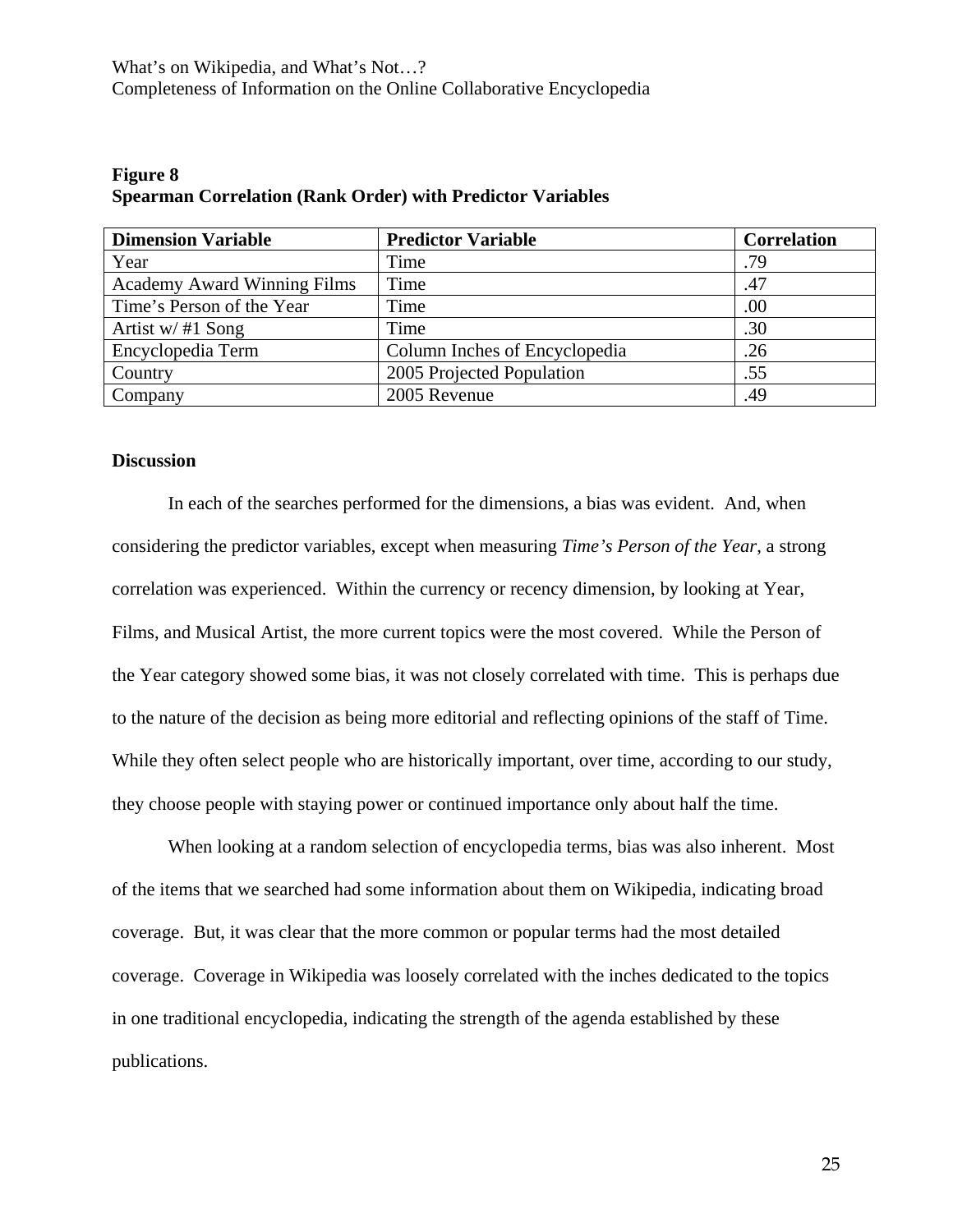In terms of country population, biases toward larger countries were found and were positively correlated with country size. This indicates that the democratic nature of Wikipedia on its own cannot counteract the effects of the magnitude of people that are available to participate.

And, in regard to Fortune 1000 companies, those with larger revenue streams and resources are more likely to have greater coverage on Wikipedia. This points to the strength of financial power in circumventing any type of democratizing feature of an online space.

# **Conclusion**

In some ways, this was a more straightforward study than the one performed by Tankard & Royal. In their study, they had difficulty in determining whether certain searches were capturing all the information on a topic while not including irrelevant information. For example, search for years in a search engine can provide references to the numbers rather than the years. They attempted to alleviate this problem by searching for the word "year" before the numerical year and putting quotation marks around that text string. This did not capture hits regarding years that were not preceded by the word "year". Some searches were difficult to perform if the topics were not presented consistently, as in the encyclopedia terms.

Shariatmadari (2006) identified characteristics of Wikipedia that make this case as well. Wikipedia is specifically intended as a work of reference while using a search engine is not. A search engine's purpose is to identify various sites as opposed to finding immediate context. Shariatmadari also indicated some coverage issues with Wikipedia, finding content more on popular culture and science fiction than history.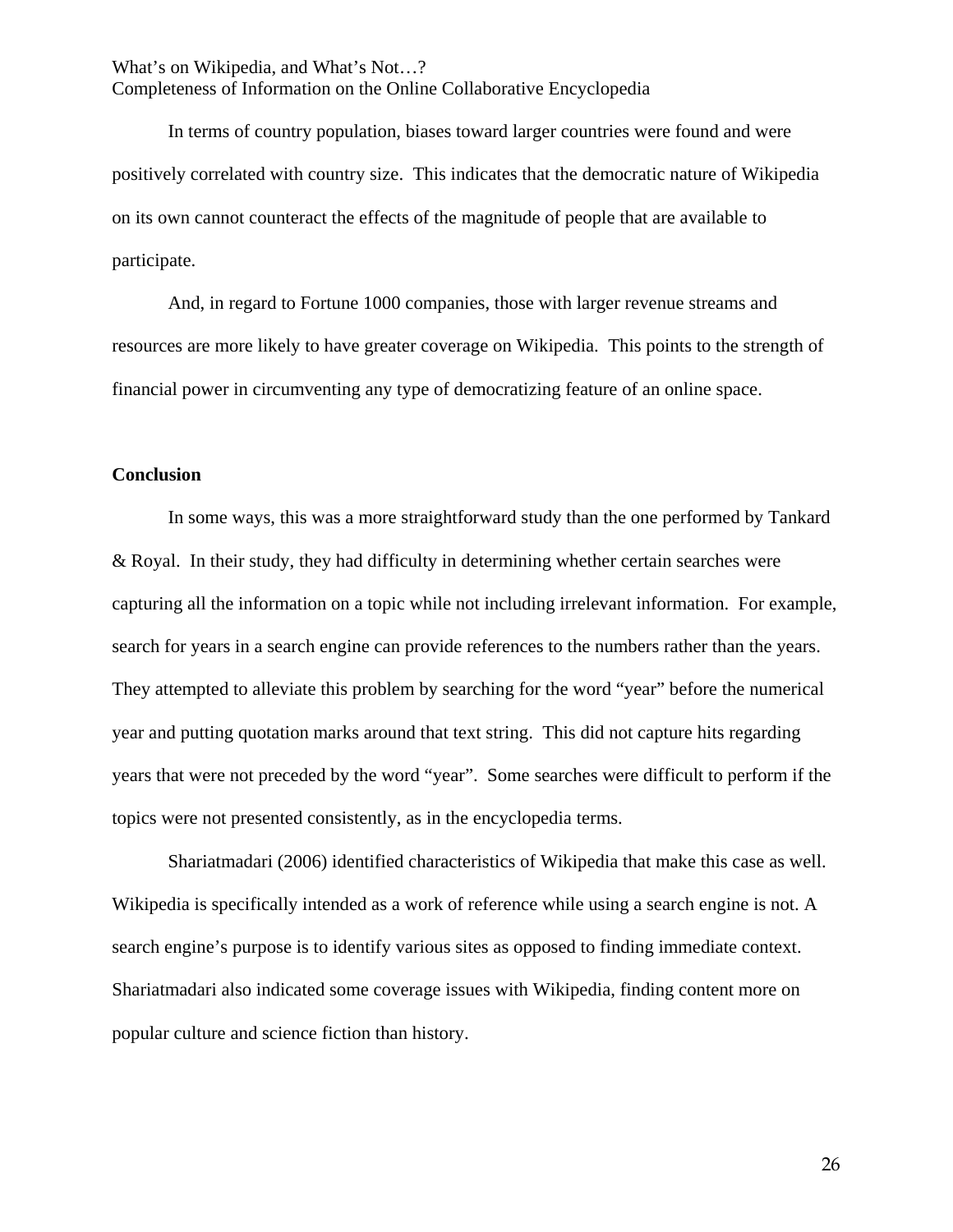Completeness of Information on the Online Collaborative Encyclopedia

Academy Award Winning Films by Year, and Artists having #1 Songs by Year. In general, the searches on Wikipedia revealed individual articles on each topic, making it easier to identify the relevancy of it to the search item. And, Wikipedia conveniently provided an article stub for each year. A stub is an empty article that is ready to receive content. While this approach does not measure all the content on Wikipedia related to a particular year, it does provide one indicator of the amount of coverage and attention given to a year. Additional searches that were not done in the Tankard & Royal study were performed on the recency or currency dimension to help improve this area, including *Time Magazine* Person of the Year,

Length of the individual article was all that was included in the Word Count for each topic. One feature of the Web that is also a feature of Wikipedia is the usage of links. Most articles included links to other articles that enhanced or augmented the content of a particular stub. Often these links are tangents, describing other people or events mentioned in the article. Trying to capture the word count of associated links would have made for an unwieldy study.

Information on Wikipedia is extremely volatile and dynamic. Articles can change dramatically over time. This study was performed during November 2006 and each search within a variable was performed on the same day during the same time period, to improve the comparison of that information. This project merely captures the presence of information in the timeframe under analysis. Some of the biases uncovered may subside or change over time. So, while this study uncovered important biases in information being presented on Wikipedia, it will be important to continue research in the area of measuring both accuracy as well as completeness of information on online sites that are becoming important information resources, particularly those taking advantage of the democratic and open source features of the technology.

27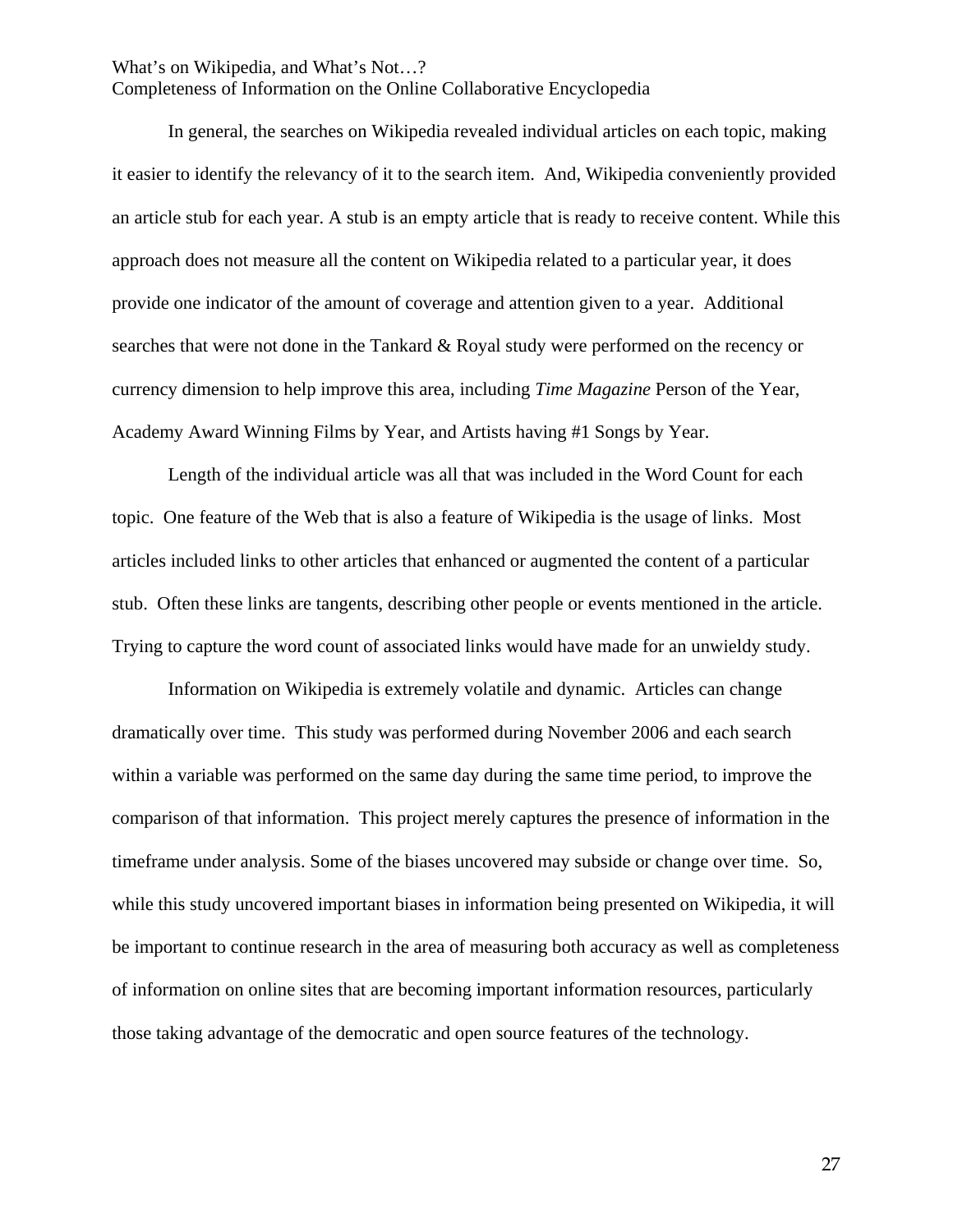# **Bibliography**

- Berkowitz, D. (1990). Refining the gatekeeping metaphor for local television news. *Journal of Broadcasting & Electronic Media,* 34, p. 55-69.
- Bopp, R.E. & Smith, L.C. (2001), Reference and Information Services: An Introduction, 3rd ed., Englewood, Colorado, Libraries Unlimited, p. 436.
- Bradley, J. V. (1982). The insidious L-shaped distribution. *Bulletin of the Psychonomic Society,* 20, p. 85-88.
- Curtin, P. A., & Rhodenbaugh, E. (1999). It's not easy being green: Building the news media agenda on the environment. *Association for Education in Journalism and Mass Communication*. New Orleans, LA.
- Danielson, W. A., & Adams, J. B. (1961). Completeness of coverage of the 1960 campaign. *Journalism Quarterly,* 38, p. 441-452.
- Denning, P., Horning, J., Parnas, D., & Weinstein, L. (2005, December). Wikipedia Risks. *Communications of the ACM.*
- Giles, J. (2005, December). Internet Encyclopaedias Go Head to Head. *Nature*.
- Hafner, K. (2006, June 17). Growing Wikipedia Revises Its 'Anyone Can Edit' Policy." *New York Times*.
- Half of All U.S. Internet Users Visited News Sites in June 2006 (2006, August 7), ComScore Media Metrix Press Release, http://www.comscore.com/press/release.asp?press=971.
- Heylighten, F. (1995). From World-Wide Web to Super-Brain. *Principia Cybernetica Web*. Retrieved April 22, 2002, from http://pespmc1.vub.ac.be/SUPBRAIN.html
- Holiday Fever Drives Traffic to Shopping Sites in December (2007, January 16,, ComScore Media Metrix Press Release, http://www.comscore.com/press/release.asp?id=1177.
- Johnson, G. (2006, January 3). The Nitpicking of the Masses vs. the Authority of the Experts. *New York Times*.
- Kariel, H. G., & Rosenvall, L. A. (1984). Factors influencing international news flow. *Journalism Quarterly*, 61, 509-516.
- Lih, A. (2004, April 16-17). Wikipedia as Participatory Journalism: Reliable Sources? Metrics for evaluating collaborative media as a news resource. *5th International Symposium on Online Journalism.* University of Texas at Austin.
- McMillin, D .C. (1996). Roles journalists play: An examination of journalists' roles as manifested in samples of their best work. *Association for Education in Journalism and Mass Communication*. Anaheim, CA.